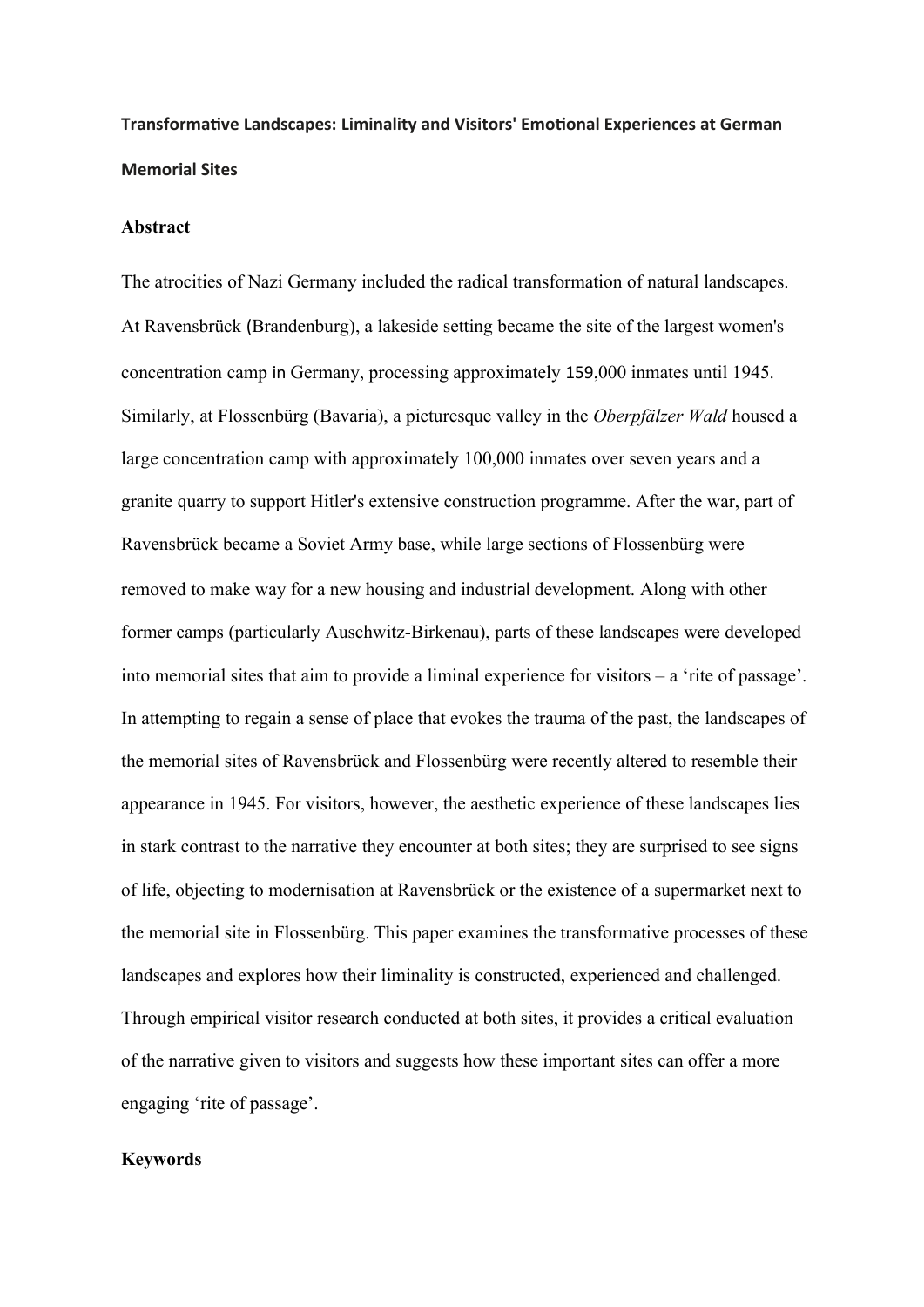Liminality, memory tourism, memorial sites, palimpsest, Germany, visitor research, visitor maps

### **Introduction**

Lennon and Foley (2000) first recognised the phenomenon of rising visitor numbers to sites associated with death and disaster, and introduced the term 'dark tourism'. A range of research projects have since attempted to shine a light on tourists' experiences and understand their motivations for visiting these sites (e.g. Dunkley et al., 2011; Fricke and Nawjin, 2015). More recently, Stone (2018) asserts that societies' inability to deal with death in the public sphere encourages tourists to seek such encounters at memorials and 'death-related' museums. However, such explanations neglect the cultural and social factors that influence tourist activities and ignore the multi-faceted nature of visitor experiences at memorial sites such as Buchenwald. For instance, Volkhard Knigge (2004), Head of the Buchenwald concentration camp memorial site near Weimar, explains that he met a visitor who sought a spiritual experience by praying on the site while another wanted to step into the shoes of former victims by enduring a strenuous nine-kilometre walk from Weimar instead of taking the bus. Reynolds (2018) argues that when tourists travel to a memorial site they seek immediacy through actually being in the space. The transformation from space to place, as a complex of physical, social, cultural, and emotional qualities that is a part of the tourism experience (Rickly-Boyd, 2013, p.684), crosses a threshold that epitomises the concept of liminality. Thus, if memorial sites are to be regarded as liminal landscapes, it is necessary to apply empirical methods of visitor research to understand how such landscapes are constructed.

As an anthropological concept, liminality was introduced by van Gennep (1960) in *Rites of passage*, which focused on the sacred rites of transition from one socially sanctioned stage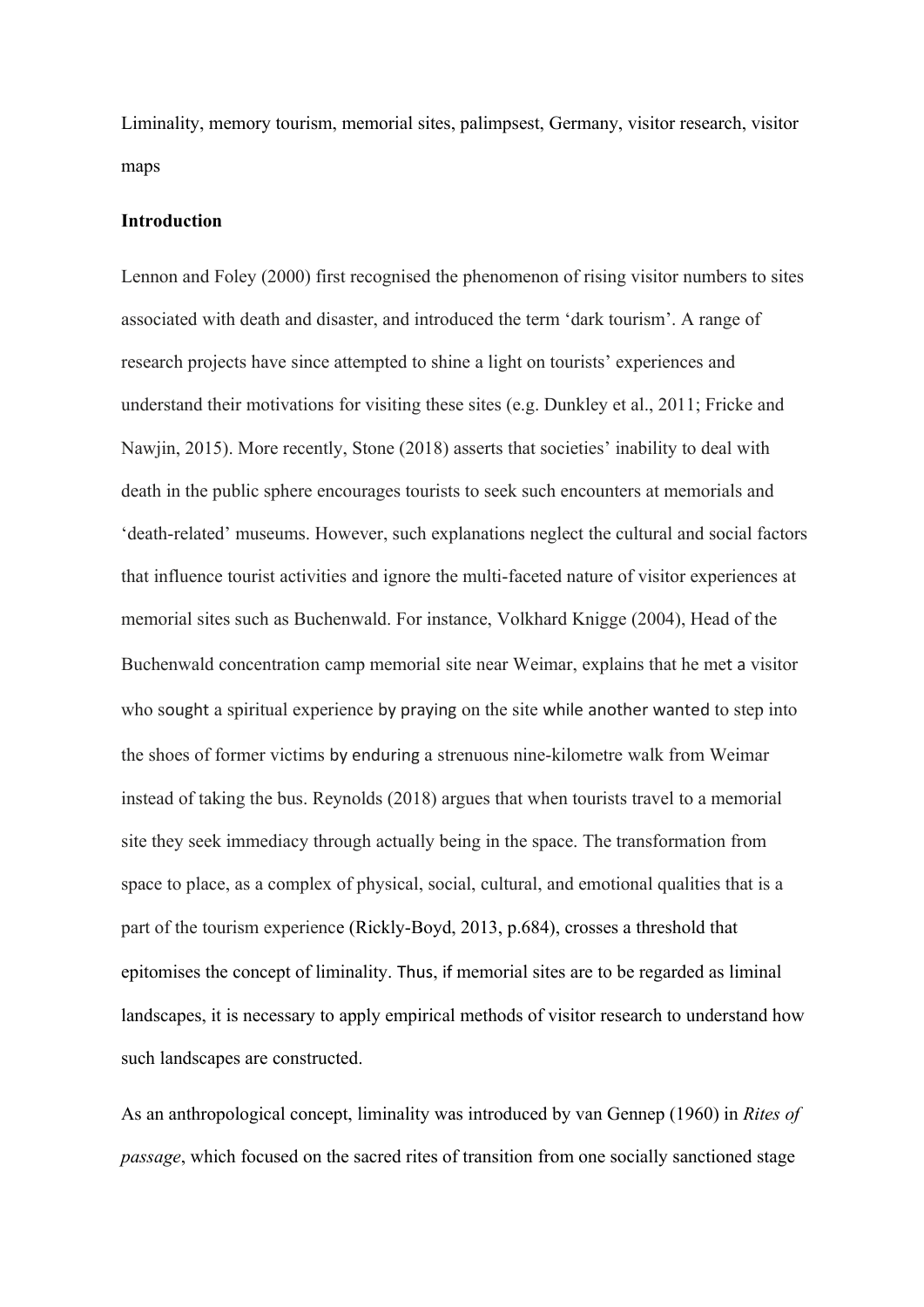to another. The concept was developed further by Turner (1969), who identified the ambiguous status of the individual in their transition between cultural realms of experience. Since tourism inherently involves a process of transition in moving from a space of everyday life to a space of new experiences and encounters, the emerging position of liminality within tourism studies has focused on mobility between spaces (e.g. Shields, 1991; Beckstead 2010). Hence, there is scope for tourism research to explore anthropological perspectives towards the individual tourist at a memorial site, who is influenced by their own cultural and educational background as well as by their own thoughts, emotions and feelings. While Downey et al. (2016) define liminality as an inbetween space of potentiality, Beckstead (2010) concludes that a liminal tourist experience occurs at the boundary between an inner construction of meaning and an external confrontation with symbolic objects and landscapes.

Furthermore, Prosise (2003) argues that the concept of liminality is particularly relevant in museum environments, as visitors step out of their daily routine and encounter a highly symbolic environment through a guided experience. A case in point is Ravensbrück concentration camp memorial site. Located in Germany's picturesque lake district of *Mecklenburger Seenplatte*, the local tourism campaign promises *Endlich Ruhe* (finally peace and quiet). Stepping onto the grounds of the Ravensbrück memorial site is, however, no longer an experience of calmness. Within a couple of minutes, the tourist is confronted with remnants of the atrocities committed there. In addition, the visitor has to negotiate between different layers of commemorative design and Ravensbrück's past as a Soviet Army base for over 40 years. As such, present-day memorial landscapes present societies' commemorative attitude at the time (Violi, 2012). The physical remnants, however, provide visitors with an indexical link between the past and the present.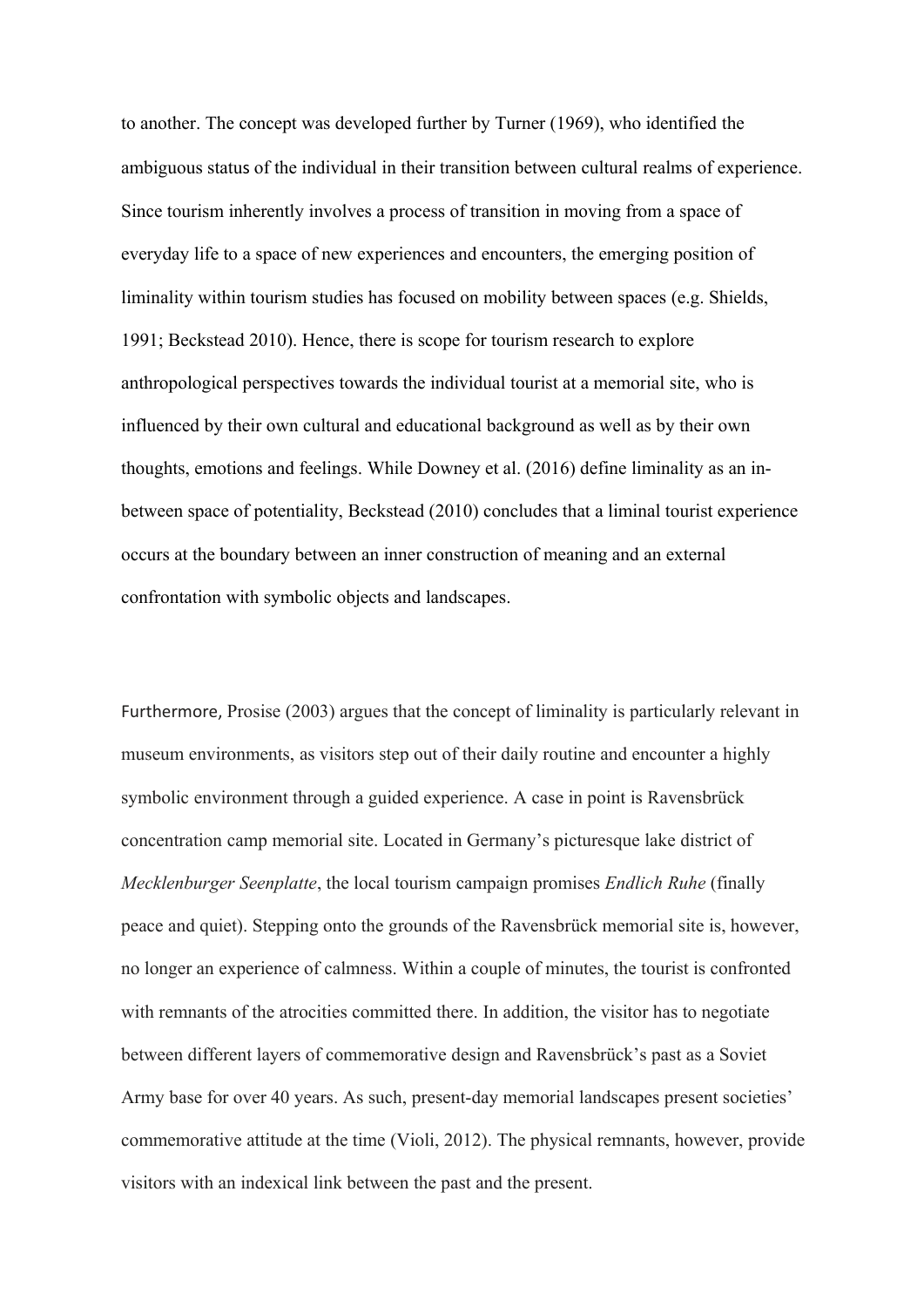Malpas (2011, p.14) asserts that 'understanding landscapes means understanding the forms of actions out of which they arise', hence emphasising the performative aspect of landscapes. This complexity is evident in a sentence projected onto a wall at the museum in Flossenbürg: 'the landscape is not responsible for what happened here'. It highlights the anxiety of the local community who fear that the landscape is permanently tainted by the memorial site. Indeed, the proposal for the first memorial emphasised that 'traumatic memories' should be contained in the natural valley to avoid spilling over to the surrounding area. Hence, the desire was to create a liminal space - a landscape with a defined boundary that would not disturb the local community. As such, the landscape was set aside as a liminal setting that would invite visitors to take part in the ritual process of grieving and commemoration. Yet, visitors to the landscape, be they survivors, or, increasingly, tourists, establish an ambiguous boundary (Casey, 2011) as memories of past traumas travel with them and cannot be contained exclusively within a liminal space.

Tourists within these spaces, however, also experience liminality within themselves. Their external senses attempt to comprehend a landscape that bears little resemblance to past atrocities while simultaneously their mind imagines the past (Popescu, 2016). Indeed, Popescu argues that this is a hallucinatory experience as the visitor tries to bridge the gap between the past and the present by using his/her own emotions.

This process is complicated further by the dynamic multi-layered nature of landscapes, particularly memorial sites that have witnessed changes in ownership as well as physical transformation. Landscapes may be regarded as palimpsests that evidence many successive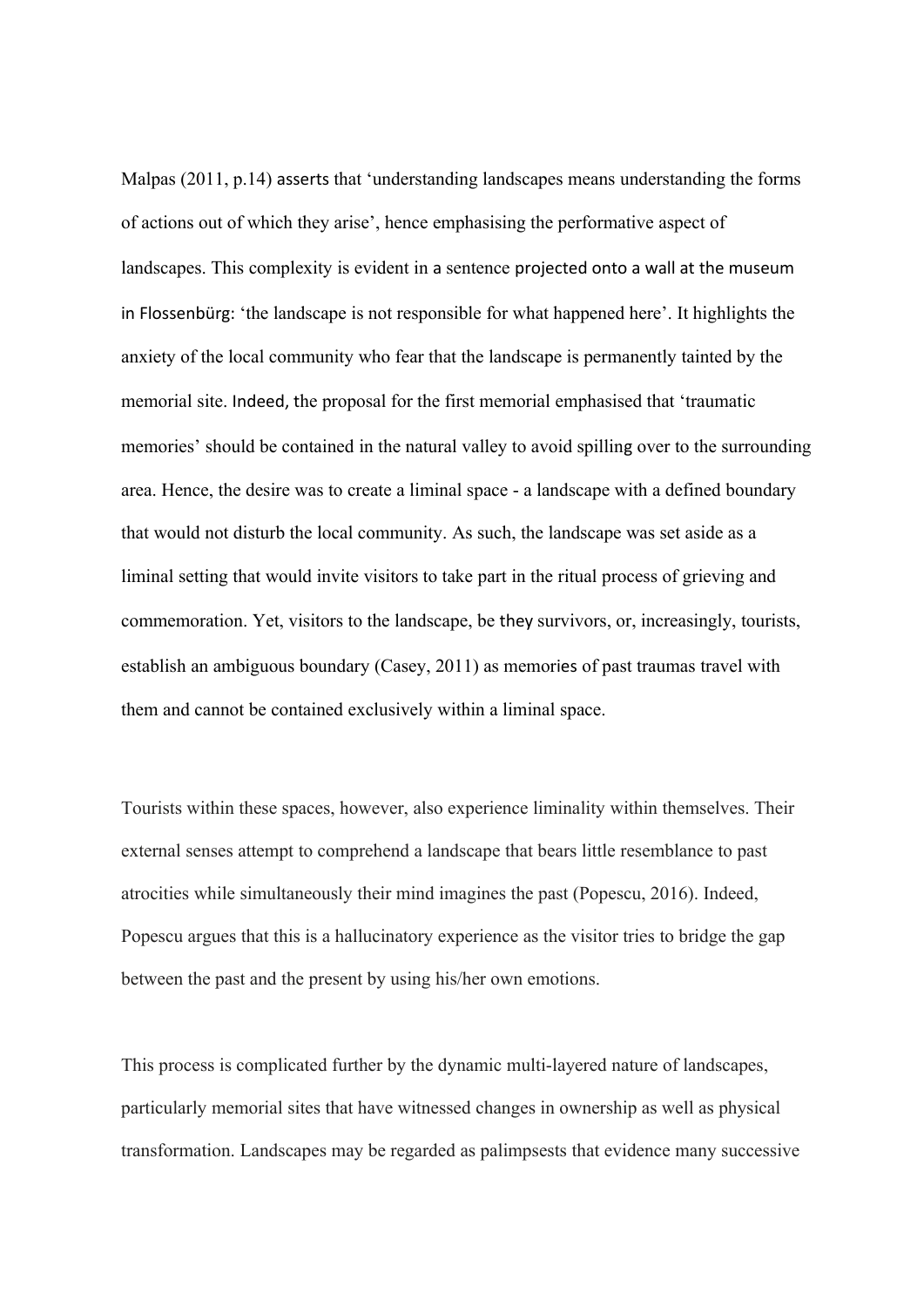transformations by human intervention, changing land-use and management, natural succession of vegetation, and also climatological and geological factors (Nijhuis, 2019). The traces or 'scars' left by history can enhance the sense of place and allow a multi-faceted experience of landscape that may evoke different emotional responses in the visitor.

Memorial sites therefore present unique challenges in how their landscapes are managed and reinterpreted for the visitor. This includes the maintenance of the material landscape and its aesthetics to construct a particular sense of place. The development of the landscapes of Ravensbrück and Flossenbürg from their liberation in 1945 to the memorial sites of today, each hosting thousands of visitors per year, has involved their material transformation and reinterpretation (and to some extent, their reconstruction). Recent landscape design initiatives have aimed to create a sense of place that evokes the trauma of the past and encourages the visitor to re-imagine the camp at the point of liberation. This aim is also reflected in the designs of visitor maps of both sites, which incorporate wartime aerial reconnaissance photographs. Far from providing passive guides to wayfinding, these maps are designed to actively contribute to the re-imagining of the site. If affective experiences shape our identities (Attfield, 2000), it will serve the interests of site management to construct and portray these landscapes in ways that recognise liminality as part of their function.

This paper explores how visitors to two concentration camp memorial sites in Germany, Flossenbürg and Ravensbrück, experience a 'rite of passage' from their 'ordinary' lives to the depths of human atrocity. It examines how the development and portrayal of these memorial sites serves to enhance their role as liminal landscapes, thereby supporting the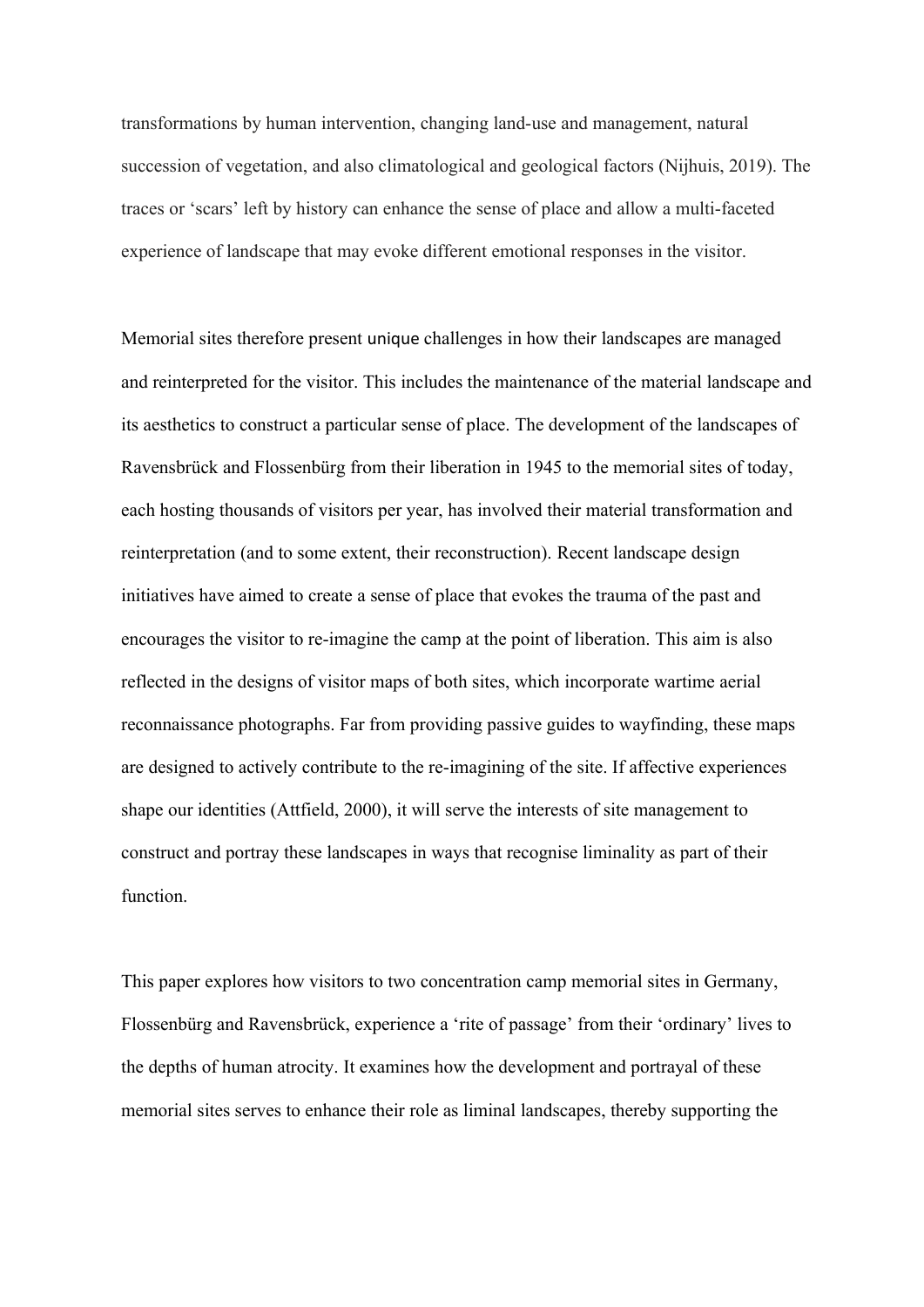transition of individual visitors and their response to the changing identity of these memorial sites.

## **Liminality in Ravensbrück and Flossenbürg**

#### *Ravensbrück Concentration Camp Memorial Site*

*The construction and use of Ravensbrück Concentration Camp until 1990*

Initially built to process female prisoners, Ravensbrück concentration camp was constructed near the town of Fürstenberg, 50 miles north of Berlin, and gained its name from the village nearby. The area covered by the camp was mostly uninhabited, agricultural land in the 1930s, while the lake nearby and its beaches attracted bathers in the summer (Plewe and Köhler, 2001).

Construction began in 1938 using male prisoners from the nearby camp at Sachsenhausen. New buildings were required in 1940 to accommodate an increase in the number of inmates, for which extensive earthworks were carried out on marshland near the lake. Köhler and Plewe (2001) remark that the erection of the camp must have been a major eyesore for the local community, yet local newspapers did not include reports about the construction, neither does there appear to have been any local opposition.

In the later stages of Ravensbrück's operation, the camp changed its status as a forced labour camp to an extermination camp with the construction of a gas chamber. A shortage of building materials meant that the gas chamber was not completed before the Red Army arrived, and, consequently, a barracks near the crematorium was used from February to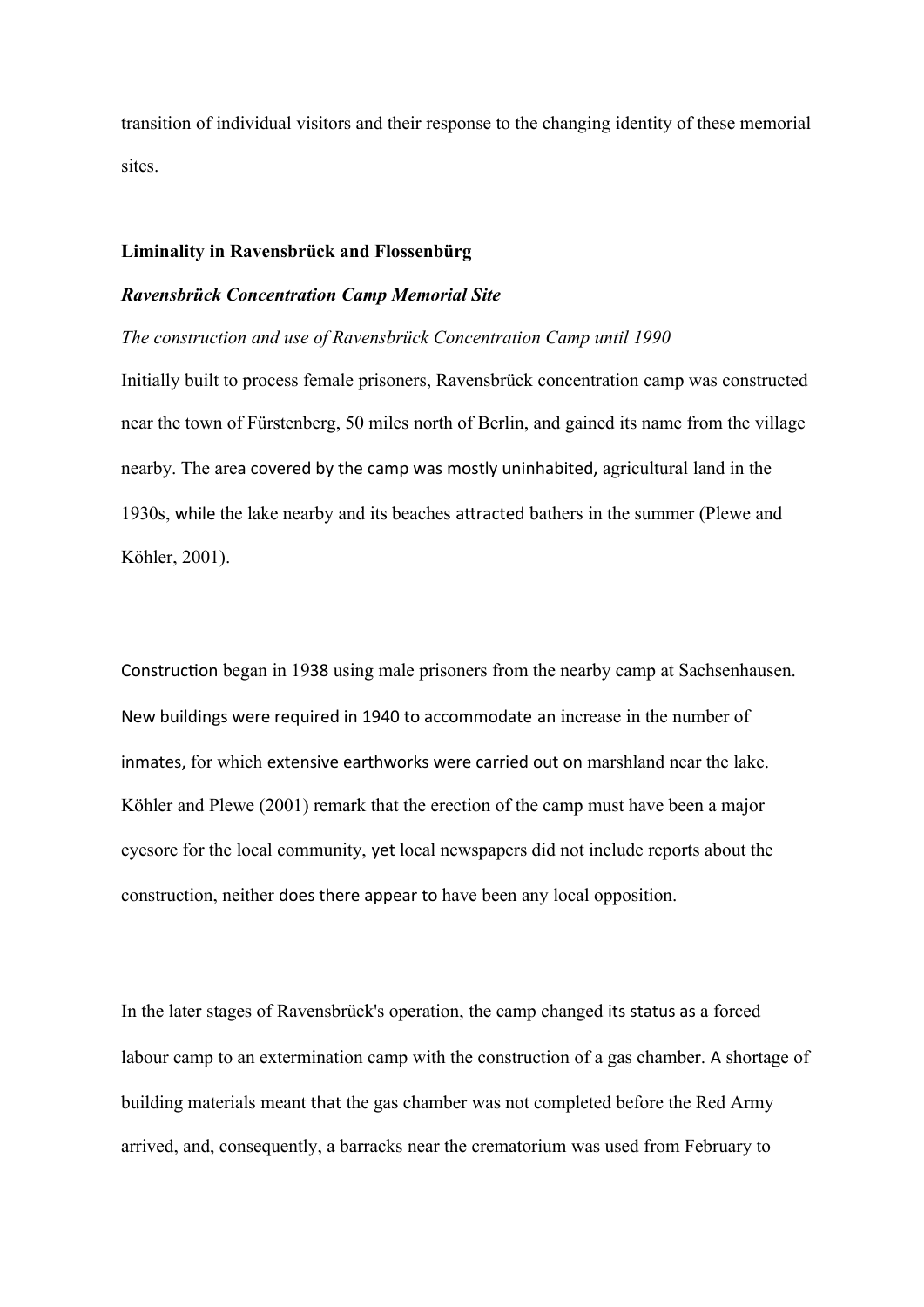April 1945. By the time of its liberation in 1945, some 159,000 prisoners (139,000 women and children and 20,000 men) had passed through the camp, of which tens of thousands had died during their internment (Eschebach, 2014).

After the liberation of Ravensbrück, the Soviet Army turned the site into a large military base within the German Democratic Republic (GDR). The former SS guard houses were reused for accommodating military personnel. The barracks were carefully dismantled and re-erected at different locations to house ethnic German refugees from *Sudetenland* (Czechoslovakia) and Silesia (Poland). The Soviet Army built additional housing for military staff in the typical communist-era style on the edge of the camp boundary, including local amenities such as shops. Although the official narrative was one of friendship between the Soviet military and East German civilians, the base was strictly offlimits for local Germans (Jacobeit and Stegemann, 2004). Thus, the area never regained the recreational character it had enjoyed prior to the construction of the camp. The Soviet Army was also less concerned about the site's historical importance. Buildings were significantly altered and adapted for military purposes. The former Youth Protection Camp Uckermark (located two miles north of Ravensbrück main camp) was flattened and used as an exercise area for tanks. Consequently, only a small part of the site was available for the development of a memorial, following intense negotiations between the GDR government and Soviet military officials.

### *The development of Ravensbrück Concentration Camp memorial until 1990*

In April 1948, a delegation of the VVN (the Trust for Victims of the Nazi regime), travelled to Ravensbrück and observed that the camp was in a desolate condition (Schwarz and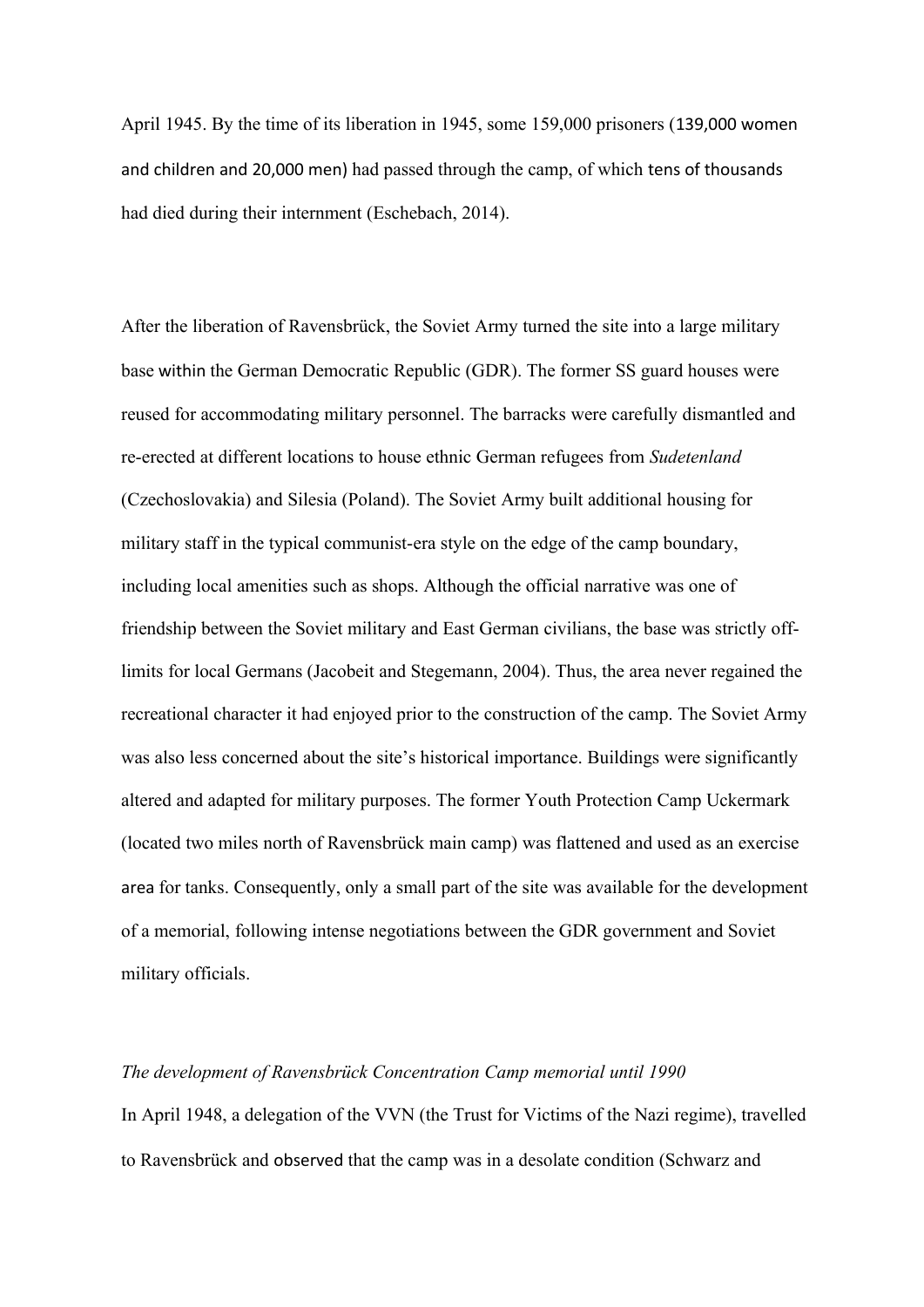Steppan, 1999). The only building considered to be in a reasonable state was the crematorium and it was agreed that the first memorial should be erected adjacent to this building. Consequently, the first memorial consisted of a simple wooden pillar and a 'fire bowl', and opened on  $14<sup>th</sup>$  September 1948. With the founding of the GDR on  $7<sup>th</sup>$  October 1949, the potential for developing a permanent memorial arose again. A new committee was formed in the GDR (the committee of the anti-fascist fighters), which set the tone for the future development of the memorial; the focus now was on the communist victims.

Subsequently in June 1956, Will Lammert, an East German artist, was asked to design the sculptures. He proposed two statues. One statue, *The Burdened*, representing a female prisoner carrying another, was erected by the lake and placed upon a two-metre-high plinth in order to be visible from the surrounding landscape (Lammert, 1965). This statue was intended to be supported by a group of mothers, which was, however, not completed due to the premature death of the artist, and was later added at the entrance to the concentration camp (Marchetta, 2001). The other statue, *Group of Women*, was erected near the crematorium. In addition, the former solitary confinement block was transformed into a museum and the former mass grave became a rose bed. Hence, the first GDR memorial was designed to take the visitor on a path 'from darkness to light', symbolising the journey from fascist rule to the GDR. The 'dark' was represented by the crematorium, the execution path and the mass grave; *The Burdened* overlooking the lake with one step forward towards the future, signified the 'light'.

### *The development of the current Ravensbrück memorial site*

After the reunification of Germany, an expert commission formed in the federal state of Brandenburg recommended that the GDR exhibition should be replaced by a new exhibition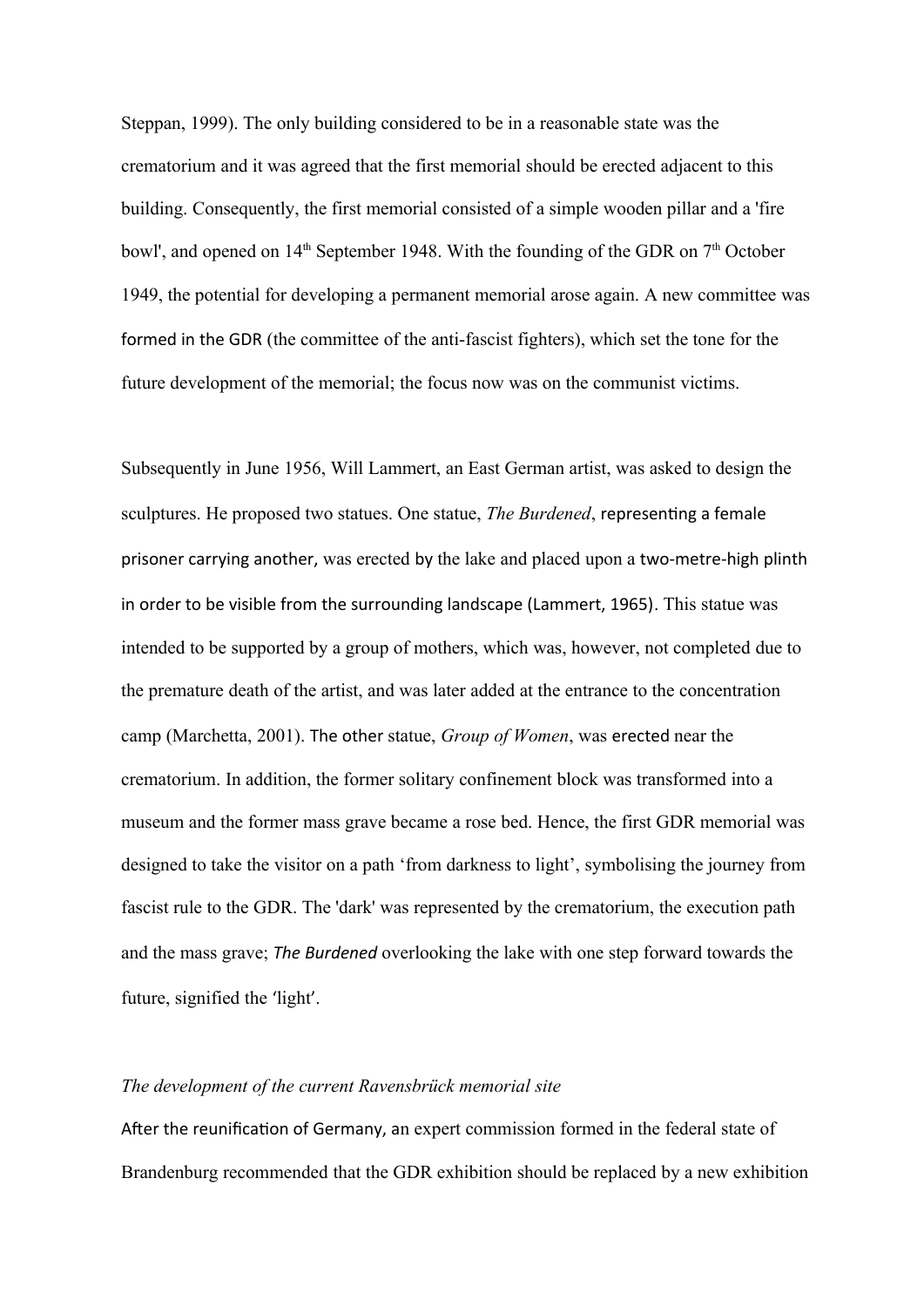called 'History and Memory of the Women's Concentration Camp' (Ministerium für Wissenschaft und Kultur Brandenburg, 2009). There were additional plans for the former Youth Protection Camp Uckermark, the nearby Siemens factory, the former SS guard houses, and the actual grounds of the camp to be incorporated into the memorial. However, during its occupation by the Soviet Army, the land was contaminated by chemicals (such as kerosene) and the former camp structures had been significantly altered.

A landscape architecture competition was launched in 1998 with the aim of transforming the site closer to its 1945 appearance without reconstructing its buildings. The architectural collaborative Oswalt and Tischer won with a proposal that included covering the former *Appellplatz* with an 'artificial' surface made from clinker, thereby creating raised areas where the barracks once stood. Trees that were planted during the camp's operation remained as 'natural eyewitnesses' (Tischer, *pers. comm.*), while any other vegetation that had grown since 1945 was to be removed. The original landscape design envisaged that significant Soviet Army buildings were to be retained, yet this was rejected by the memorial site management team, the local conservation authority and the survivors (Tischer, *pers. comm.*). Consequently, most Soviet buildings were demolished, including a building which housed an exhibition about the Soviet Army. As no physical evidence remained of the former Uckermark camp, the architects' vision was to set aside the area as a meadow, sewn with wild flowers to symbolise the fragility of life (Oswalt and Tischer, 1998).

# [FIGURE 1 ABOUT HERE]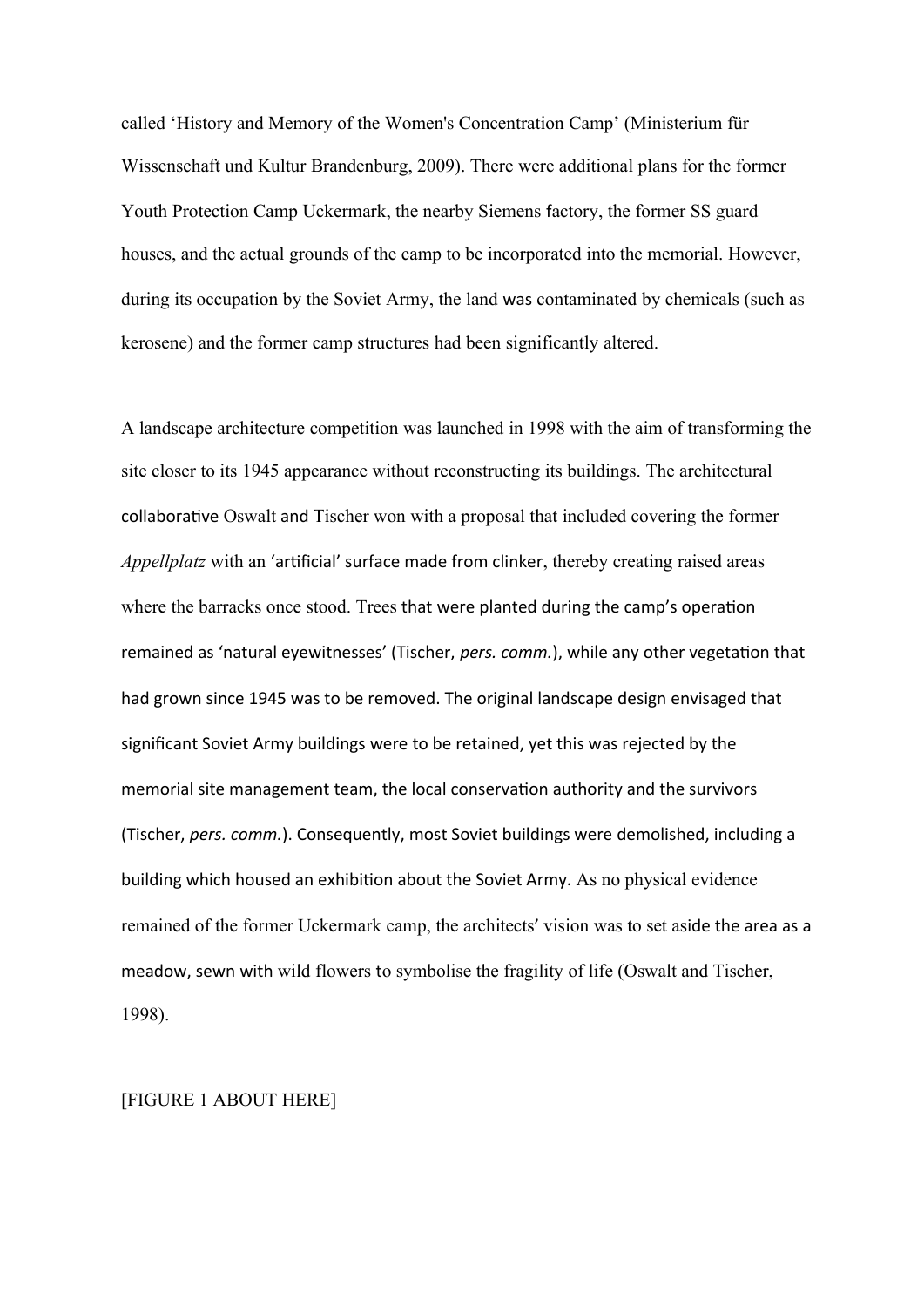Figure 1 Two views of the landscape design model for Ravensbrück proposed by Oswalt and Tischer (1998) (reproduced courtesy of Oswalt and Tischer)

The first stage of the landscape design (laying the clinker surface) has been completed, creating a vast and bleak open space with no formal pathways to encourage visitors to explore the site without restrictions. Although the landscape designers were open to a rewilding of the area, weeds are frequently removed by the memorial management team, ensuring that the traces of the former camp remain visible. Nevertheless, returning the site to its 1945 appearance has removed almost all evidence of the former Soviet Army base, thus almost erasing a 49-year history (between 1945 and 1994). Although Soviet soldiers did not suffer in the same way as per the Nazi victims, the site's post-war history is a significant part of the wider history of the GDR, and its impact on the local community is undeniable.

Furthermore, not all aspects of the former concentration camp are integrated within the current memorial landscape. These include the locations of severe suffering, e.g. the area covered by the tent (erected to house large numbers of prisoners in the most appalling living conditions and also known as the 'zone of misery'), the Siemens factory, and the Uckermark camp. None of these locations appear on the official visitor map either. The current memorial therefore represents a fragmented version of the former camp. Indeed, Ravensbrück's memorial landscape is characterised by constant change and absence. For the victims, the barracks, the medical block in which the SS (*Schutzstaffel*) performed medical experiments, and the areas of forced labour were the spaces of intense suffering; for the visitor, however, these are not recognisable. The former SS female guard buildings, an integral part of the concentration camp landscape, have been converted into a youth hostel and staff offices (Figure 2), while the SS officers' buildings, previously used by the Soviet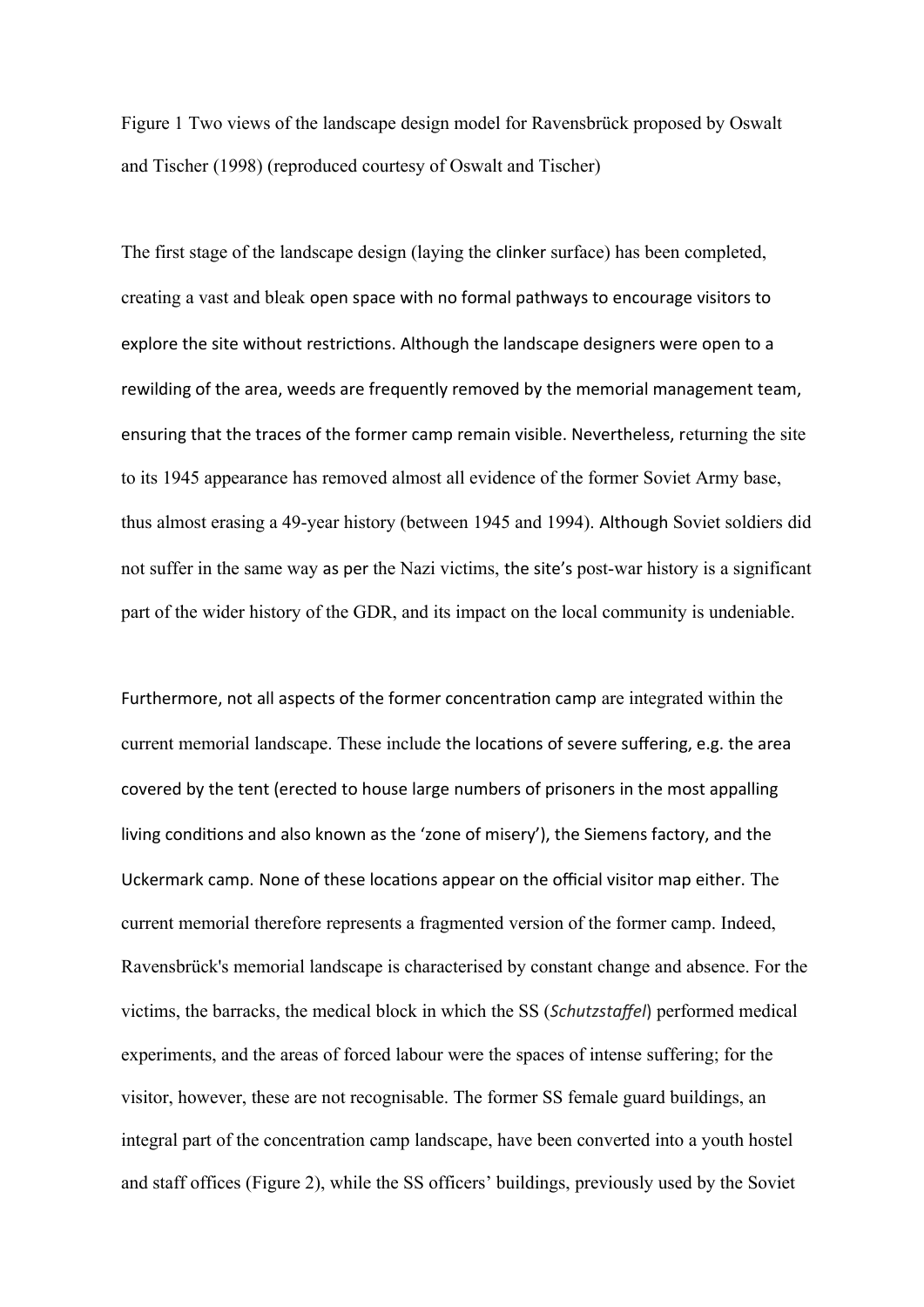Army as officers' accommodation, are in a state of controlled decay, with the exception of the *Führerhaus.*

## [FIGURE 2 ABOUT HERE]

Figure 2 The former SS female guard house at Ravensbrück, now a youth hostel (Source: Authors)

The visitor map of Ravensbrück, designed by the German company unit-design in 2007 and currently available on-site as a leaflet, incorporates a wartime aerial reconnaissance photograph of the camp taken by the Royal Air Force in 1945 (Figure 3). Although the map serves to list and indicate the locations of various buildings around the camp using the established method of a numbered key, the use of the aerial photograph as the base for the map is significant as a device for supporting the affective role of the site's landscape design. It allows visitors to embody the experience of co-location across time; to orientate and to align their bodies to perceive and imagine the camp at the point of liberation. Far from being a passive tool for wayfinding, the map of Ravensbrück is an active agent for influencing the experience of the visitor towards liminality. The map allows the visitor's own imagination and the site's unique sense of place to combine, transporting the visitor to a reality of 1945 and creating a personal experience for each individual.

# [FIGURE 3 ABOUT HERE]

Figure 3 Ravensbrück visitor map, 2007 (reproduced courtesy of unit-design)

# *Flossenbürg Concentration Camp Memorial Site*

*Historical development of Flossenbürg Concentration Camp*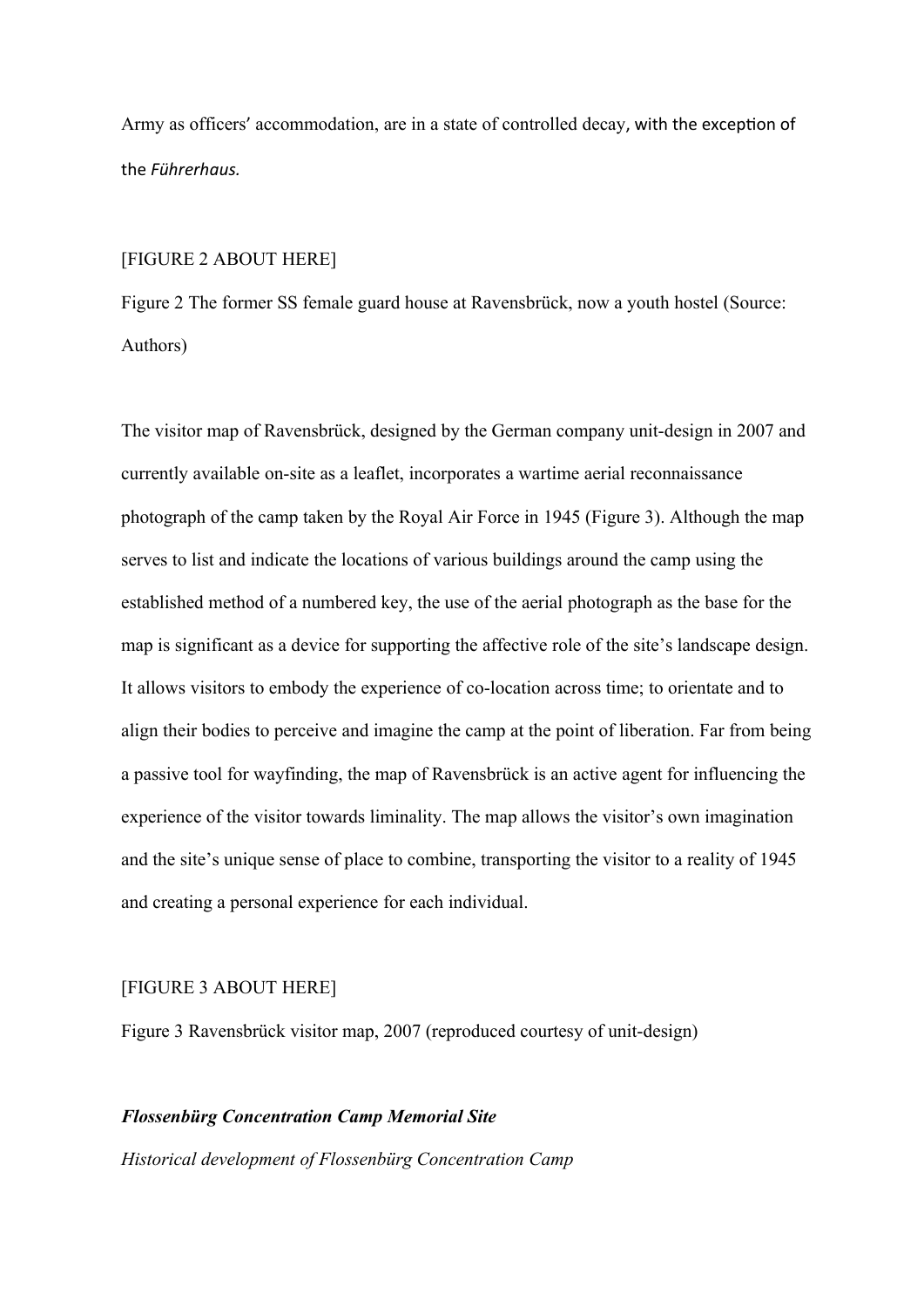Flossenbürg is located in North Bavaria in the *Oberpfälzer Wald* region, very close to the border of the former Czechoslovakia. As Hitler's extensive building programme in the 1930s increased the demand for stone, Flossenbürg, with its extensive granite quarry, became the ideal location for a forced labour camp. The construction of the camp began in 1938 near the existing village. On  $12<sup>th</sup>$  April the first barracks were erected and on  $21<sup>st</sup>$  April 'Flossenbürg Labour Camp' opened. Until its liberation in April 1945, approximately 100,000 prisoners were processed at Flossenbürg, of which one third had died as inmates (Benz et al., 2007).

Flossenbürg concentration camp played a significant role within the whole concentration camp system. It was at the centre of an extensive network of 90 subcamps reaching as far as Saxony and Czechoslovakia. Flossenbürg was also the model for subsequent forced labour camps and is thought to have been the first site where the slogan *Arbeit macht frei* (Work sets you free) was displayed (Stier, 2015). Yet, after its liberation, it vanished from people's memory and became known as the 'forgotten concentration camp' (Skriebeleit, 2011).

*The development of the first memorial and the deliberate destruction of historical evidence* After the liberation of Flossenbürg concentration camp, the US Army established a Prisoner of War (POW) camp for 4,000 German soldiers that was maintained by 800 US guards from July 1945 to April 1946 (Heigl, 1989). With the closure of the POW camp, the UNRRA (United Nations Relief and Rehabilitation Administration) used the barracks as a 'Displaced Persons' (DP) camp. By the time of the camp's closure at the end of 1947, between 1,500 and 2,000 DPs, predominantly of Polish origin, were living in Flossenbürg.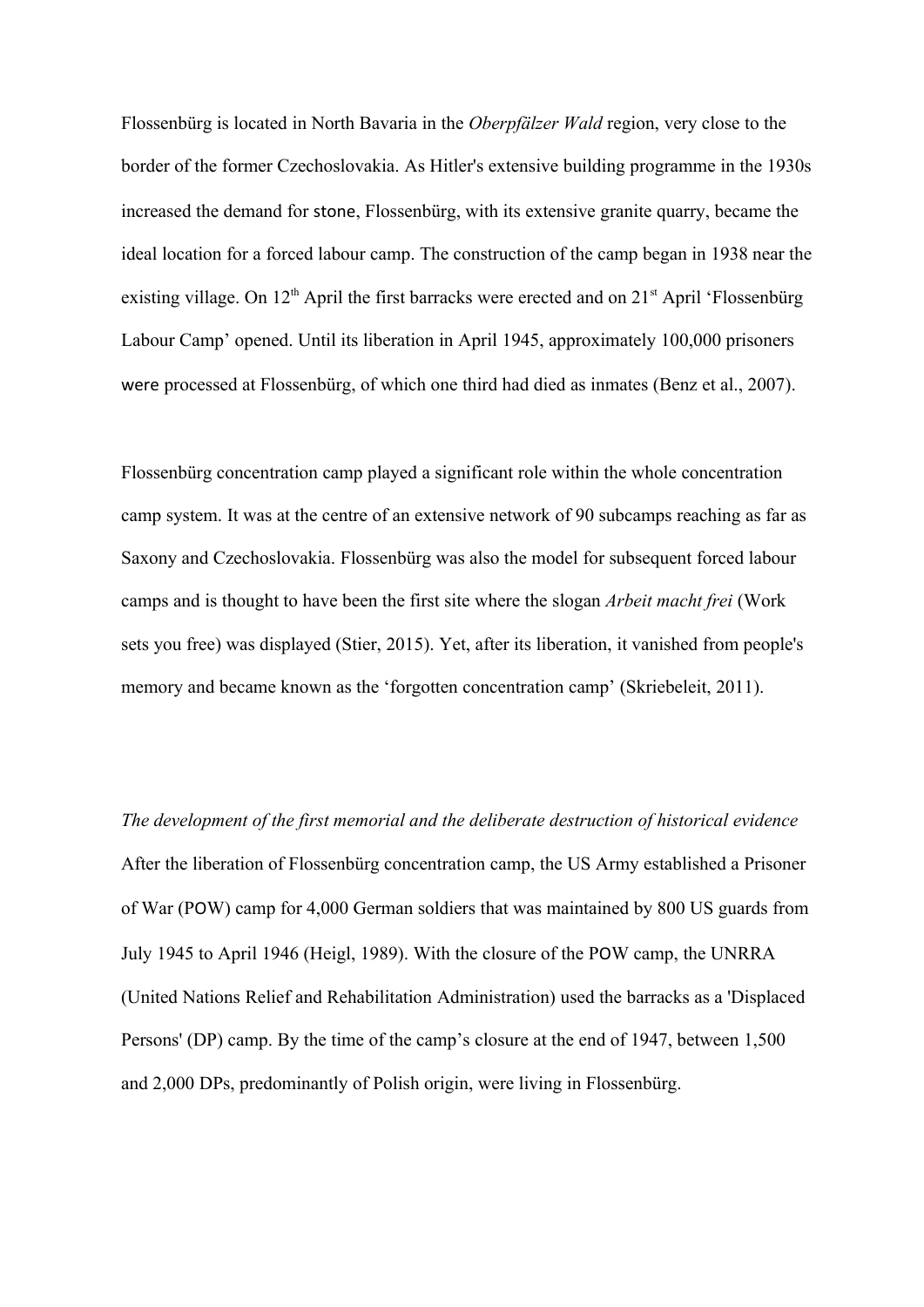Whilst the camp was in use as a POW and DP camp, an executive committee for erecting the monument and chapel at Flossenbürg concentration camp had been formed, consisting mainly of Polish DPs who had not been imprisoned at Flossenbürg (Skriebeleit, 2009). Polish Catholics dominated the committee to the exclusion of Jewish members who had little influence on the development of the first memorial. A local architect was tasked with the design of a Christian chapel, which was supposed to commemorate the victims of different nations who had suffered at the hands of the Nazis. He proposed a 'memory landscape' that would include the crematorium and the mass grave located in a valley which avoided compromising the significance of the existing landscape (Skriebeleit, 2009). Thus, the 'valley of death', designed as the way of the cross with a descent into hell (crematorium) and an ascent to salvation (chapel), provided the natural backdrop for the memorialisation process (Skriebeleit, 2016). It also functioned as a container, with the dense surrounding woodland creating a barrier between village life and the memorial itself.

The construction of the chapel commenced on  $1<sup>st</sup>$  September 1946, near the former mass shooting area and the crematorium, and opened on 25<sup>th</sup> May 1947. The chapel's name *Jesus im Kerker* (Jesus in prison) shifted the focus away from the individual victim to the Christian symbolism of Jesus as a victim. Hence, the early commemoration at Flossenbürg was centred around the Catholic influence of the Polish group at the UNRRA camp and completely ignored the other victim groups.

In 1947, American Property Control (the owner of the site), decided to lease the quarry and the surrounding factory buildings for five years (Skriebeleit, 2009). According to the parish council, this provided vital employment opportunities and much-needed accommodation for the new refugees from *Sudetenland* who had settled in the area (32% of the local population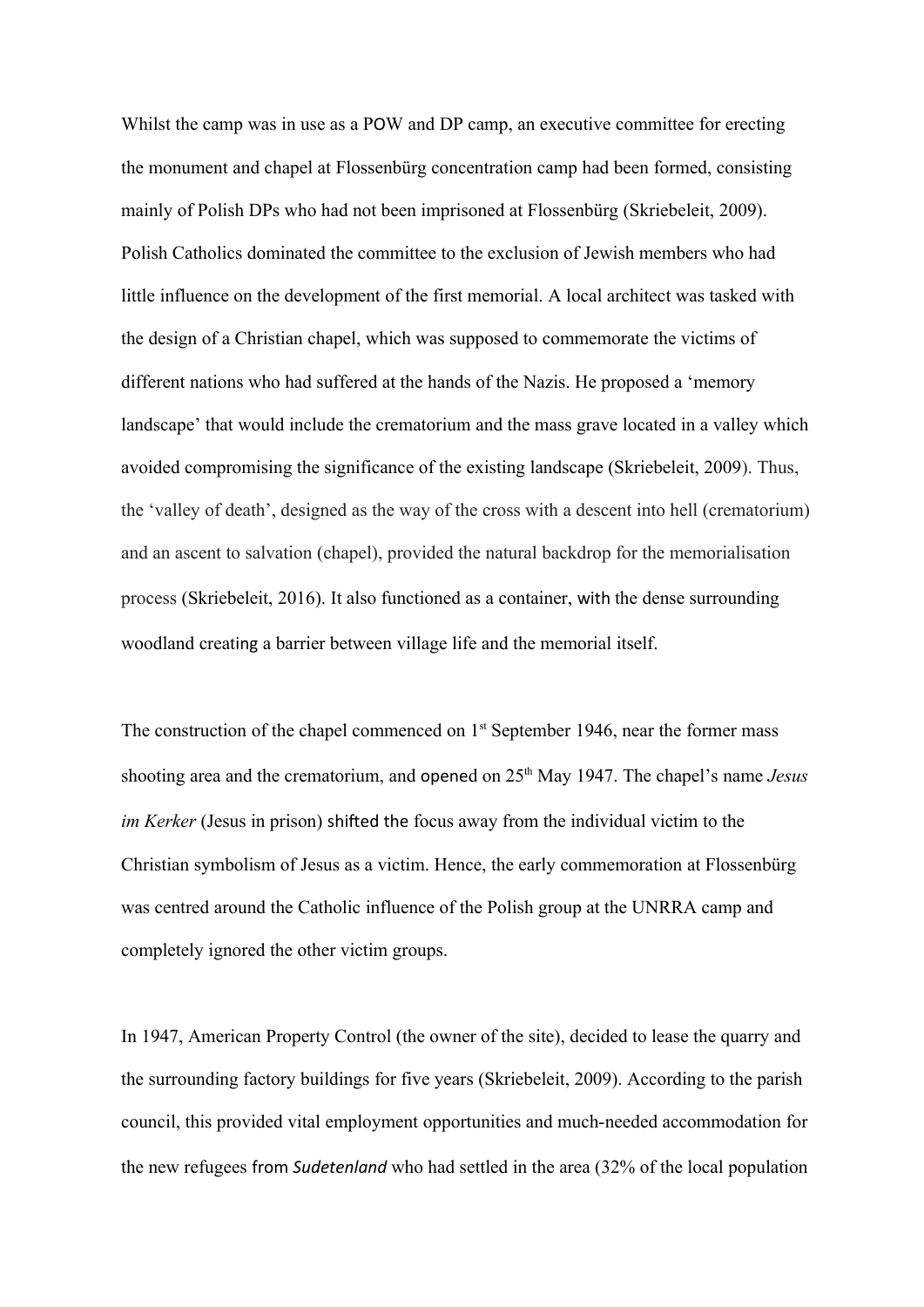were now *Sudetendeutsche*). The decision to lease the quarry formed the basis for the 'deliberate forgetting' of the atrocities on site. It also suited the parish council, who had adopted the stance of the victim, i.e. the concentration camp was forced upon them and they had to live side-by-side with criminals and anti-socials.

By November 1948, 93 families were living in the former camp, most of whom were refugees from *Sudetenland*. The desolate condition of the buildings was no longer considered to be appropriate housing for these refugees and the council began to formulate a house-building programme (Skriebeleit, 2009). It was convenient on two levels: the ugly reminders of the concentration camp (the barracks), would finally be removed and erase the traces of the atrocities, while the refugees, although ethnic Germans, were considered to be foreigners and could be housed on the edge of the village. The former SS accommodation was much more luxurious and was built to blend in with the landscape, thus was not regarded as part of the concentration camp landscape and had already been sold off as private residences.

In 1958, the house-building programme finally commenced and all barracks were removed. In the meantime, the control of the first memorial (the chapel and the cemetery), was transferred to the new *Staatliche Schlösser, Gärten und Seen* (the government department responsible for maintaining castles, gardens and lakes), which was administered by the Bavarian Finance Ministry. This transfer set the precedent for the future development of the chapel and cemetery; the focus being the beautification of the area, largely through the removal of derelict buildings.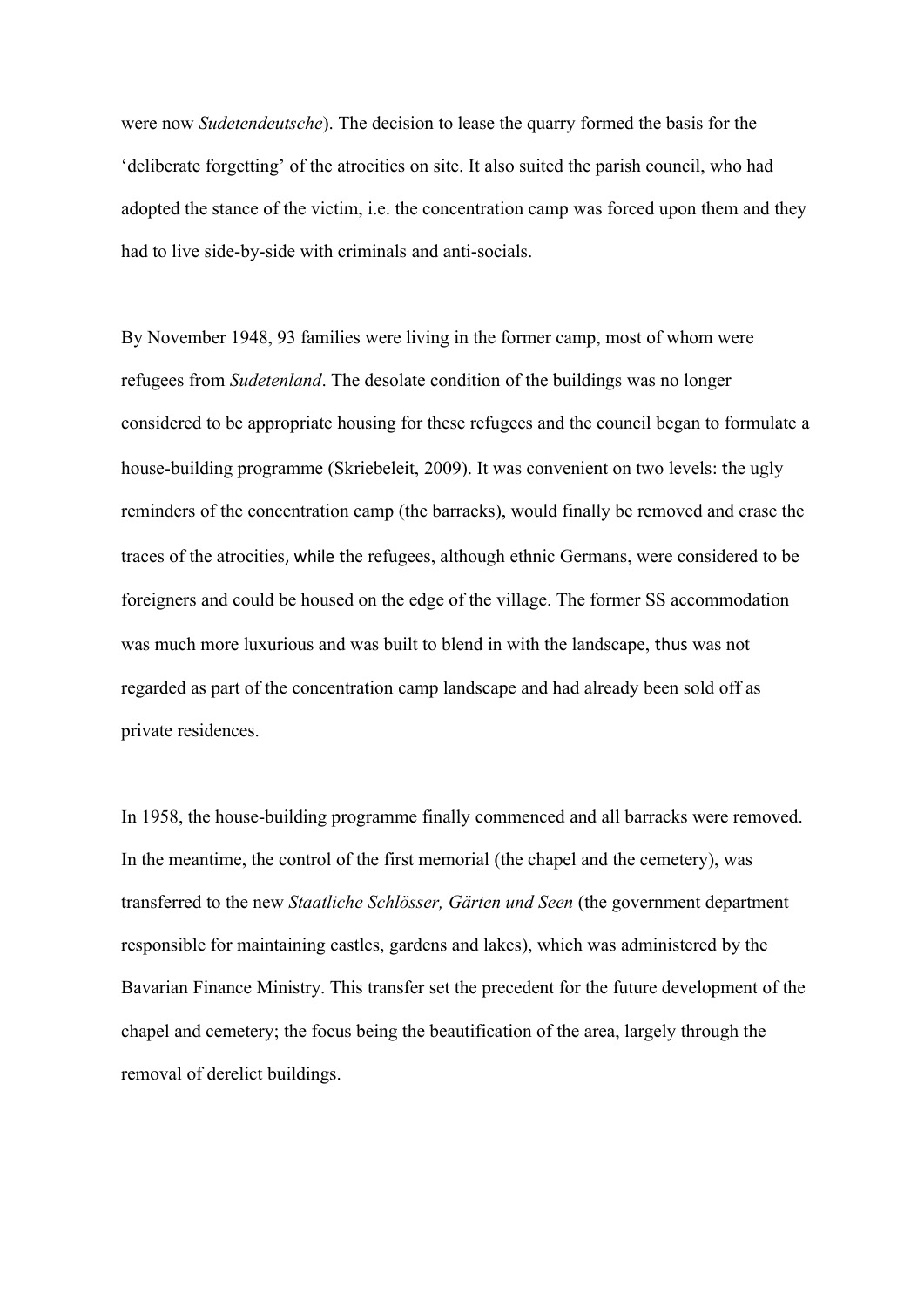In 1962, a proposal to remove the camp prison was objected by the Lutheran Church, as it was thought to erase the legacy of the theologian Dietrich Bonhoeffer. A compromise was reached in 1964 to preserve the place where Bonhoeffer was hanged in 1945 and to erect a small exhibition commemorating his life, but resulted in the removal of up to 80% of the historical fabric of the former camp. Bonhoeffer's increasing popularity led subsequently to an increase in international visitors. Whilst the memorial had previously been regarded as an eyesore it now became an important part of Flossenbürg's tourism landscape.

### *The development and integration of a new memorial, 1970-2007*

In 1979, the veil of silence over Flossenbürg began to lift as the first historical study of the camp was published by Toni Siegert, a local journalist (Siegert, 1979). The project coincided with the broadcasting of the US TV series *Holocaust* in West Germany. Slowly, West Germany's attitude towards the Nazi period and its legacy began to change. Finally, in 1984, it was decided to develop a new exhibition, and whilst it was a considerable improvement compared to the 1960s, it did not involve any specific pedagogical intervention by the museum.

In 1999, the opportunity arose to re-establish the camp outline and provide a new permanent memorial in situ. Building work commenced in 2004 by demolishing the old factory buildings and returning the site to its 1945 appearance as closely as possible. Figure 4 demonstrates how the *Appellplatz* was reinstated by removing buildings and trees to create a barren landscape. The locations of the former barracks were indicated by white lines and the camp boundary was reinstated by using white concrete fence posts (Figure 5a and 5b). There is, however, one issue that Flossenbürg will always find difficult to resolve: the housing development on the foundations of the former barracks.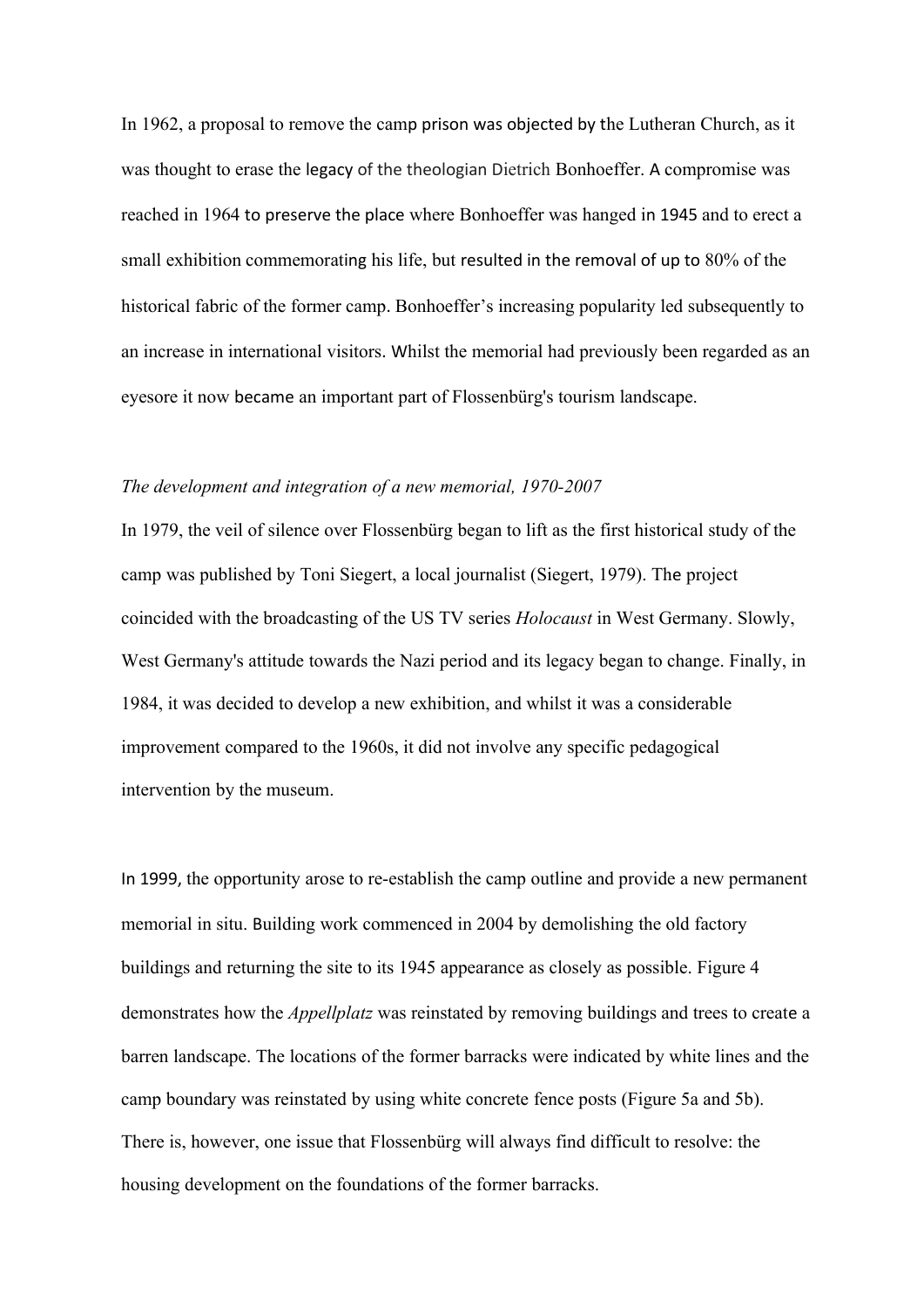# [FIGURE 4 ABOUT HERE]

Figure 4 The redevelopment phases of Flossenbürg Concentration Camp memorial after 2003 (Flossenbürg Concentration Camp memorial, 2015; reproduced courtesy of Flossenbürg memorial site)

# [FIGURES 5a and 5b ABOUT HERE]

Figure 5(a) Former camp boundary wall prior to site development in 2003 (Flossenbürg Concentration Camp memorial, 2015; reproduced courtesy of Flossenbürg memorial site); 5(b) reinstatement of former camp boundary after 2003

Due to the removal of buildings and the re-use of the Flossenbürg concentration camp for industrial purposes after 1945, there is little evidence of the conditions at the camp during the Nazi period. As such, the current memorial does not reflect the typical atmosphere a visitor might expect. Indeed, one could say that the beautification process of the 1960s and 1970s was successful, as it created a 'sanitised' version of a concentration camp. Whilst the current memorial site attempts to present the former camp and its history, even winning the Museum of the Year Award of 2014 for its brave exhibition on Flossenbürg after 1945, it is, in its current form, a fragmented site. The quarry, where prisoners experienced daily hardship, is not integrated into the memorial site as it is still in use. Although visitors can see the quarry from a viewing platform, hardly anyone does. Much like Ravensbrück, the visitor at Flossenbürg only gets a glimpse of the sheer scale of operation at a concentration camp.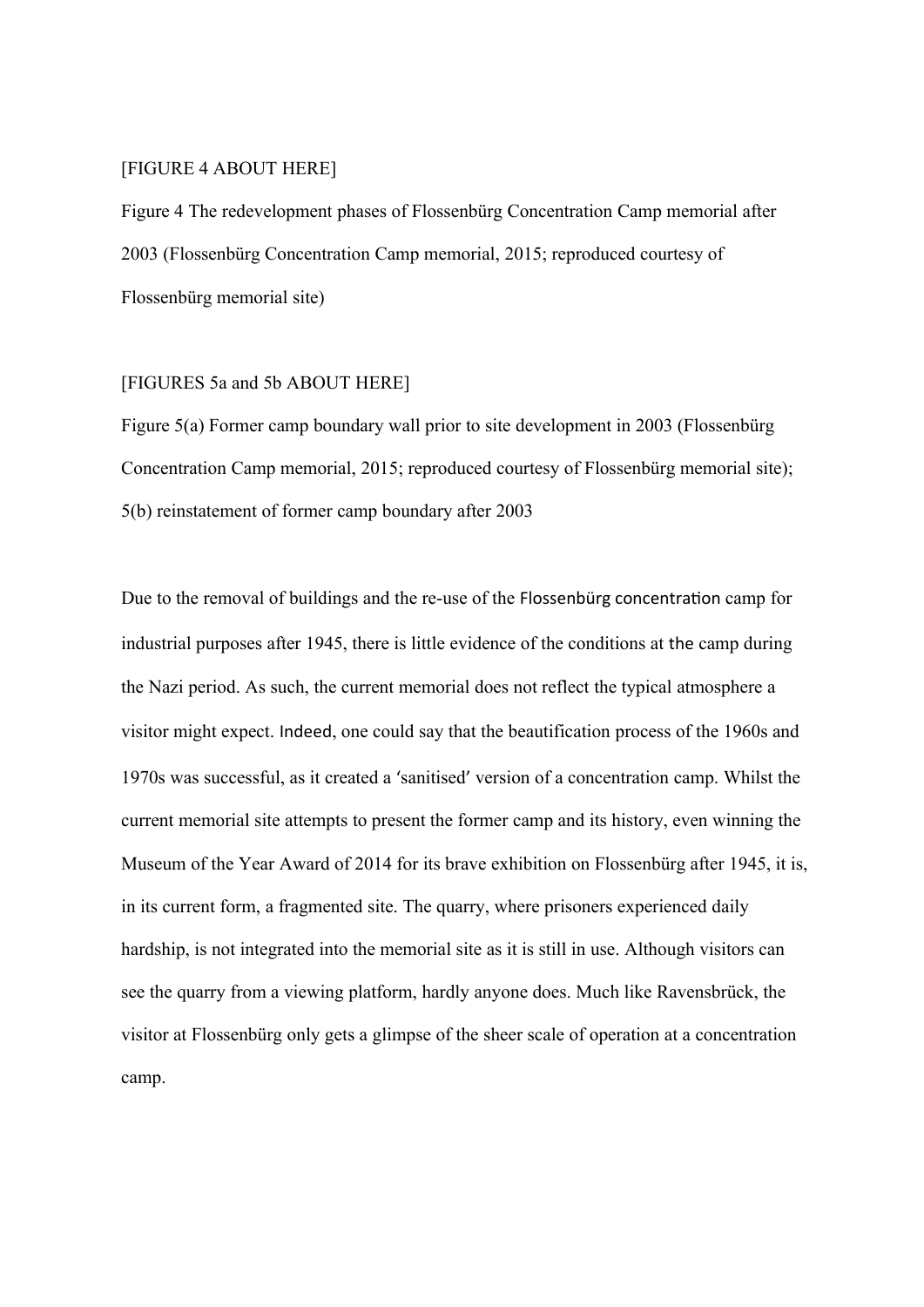The visitor maps at the memorial site of Flossenbürg also include a black-and-white wartime aerial reconnaissance photograph (Figure 6), which is wall-mounted separately from the map of the site. The use of black-and-white photography brings a sense of continuity to images taken at the time of the camps' operation (Charlesworth and Addis, 2002) and the aerial photograph introduces a sense of objectivity and authority in portraying how the camp looked at the point of liberation. Unlike the leaflet available at Ravensbrück, however, the photograph does not serve as the base for the visitor map for Flossenbürg and is not portable. Consequently, the map and the photograph here act more as reference points for the visitor and less as agents that reinforce their perception and re-imagining as they explore the site.

## [FIGURE 6 ABOUT HERE]

Figure 6 Visitor sign in Flossenbürg Concentration Camp memorial incorporating a map and wartime aerial image (Source: Authors)

# **Investigating the Emotional Experiences of Visitors to Memorial Sites**

## *Method*

Buchenwald memorial's manager, Volkhart Knigge, pleaded for caution in 2004 with regard to visitor research at memorial sites. He argued that standard museum research methodologies cannot be transferred to a concentration camp memorial. The smallest physical intervention, e.g. a sign, can cause serious upset, which is unheard of at 'normal' museums. He recalls, for instance, the visitor who screamed at him for using gaseous pesticides at the memorial site. Equally, Küblblöck (2012) explains that researching visitors at memorial sites is beyond the skill set of most social scientists. The complex interplay of cultural and personal backgrounds, collective memory narratives and emotions are,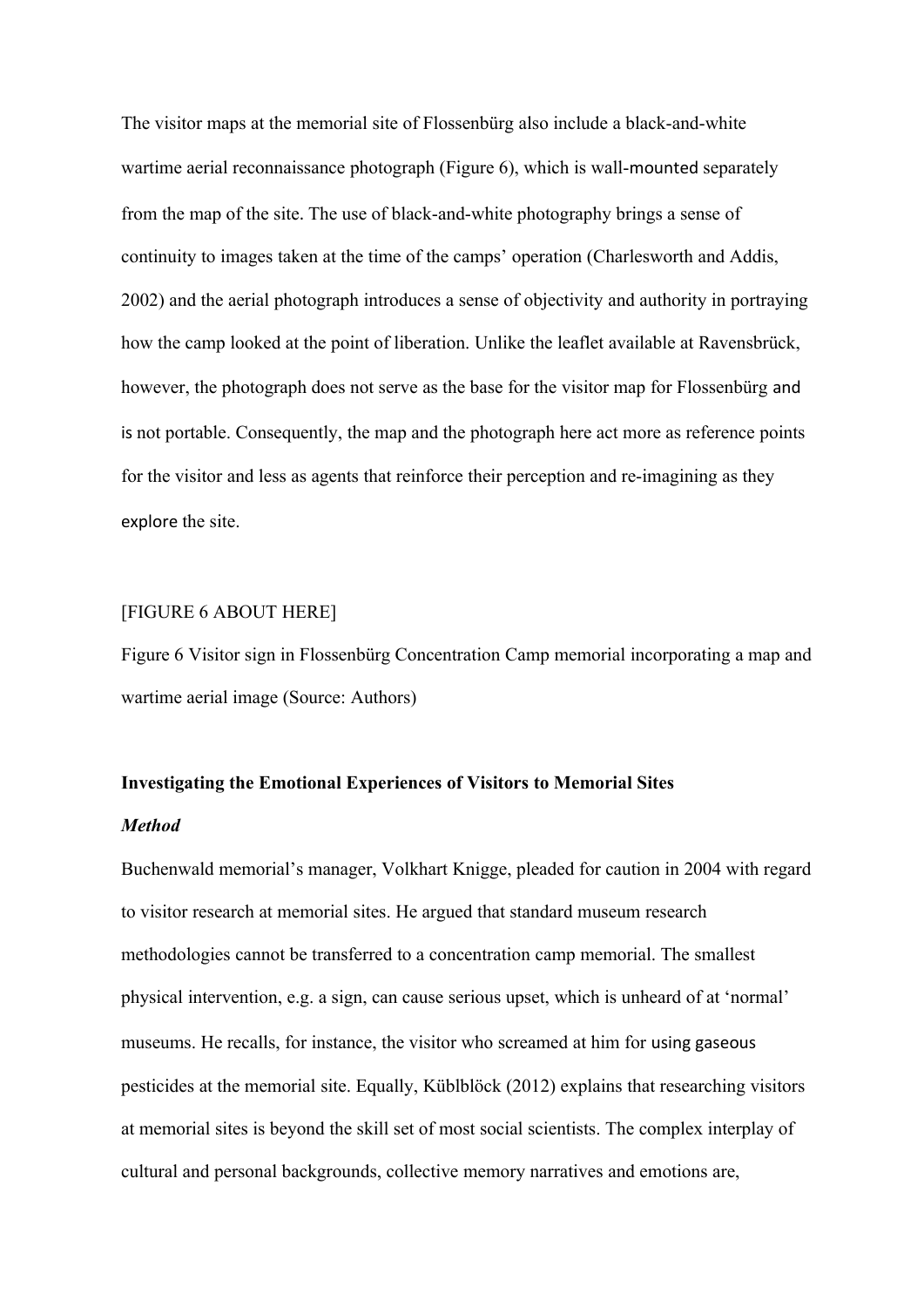according to him, difficult to capture through the standard repertoire of qualitative and quantitative research methods, and requires an interdisciplinary approach.

Pereiro (2010) highlights that anthropological research can reveal the complex social realities of tourism activities and Light (2017) emphasises that researchers need to get close to tourists in order to develop an understanding of how they experience 'dark' sites. In particular, ethnographic research is able to highlight the meaning-making processes which are essential when investigating tourism at memorial sites. For example, Sumartojo (2019) demonstrates the importance of sensory experiences at memorial sites by asking tourists at a concentration camp memorial in France to take photographs of locations that resonate with them. The subsequent video-taped interviews reveal the meaning of these sites and how they are understood by the visitor.

Thus, in order to gain an understanding of the visitor experience in situ, ethnographic research in the form of open participant observation (Herbert, 2000) was conducted at each location over a four-week period in June and July 2016. The visitor research undertaken at Flossenbürg and Ravensbrück formed part of a wider project to investigate visitor responses at German memorial sites. Including school visits, in 2018 Ravensbrück memorial site received approximately 100,000 visitors while Flossenbürg recorded 90,500 (Das Gupta and Sandkuhl, 2019). This paper focuses on the interaction between the visitor and the landscape, and discusses the results of the qualitative research.

During open participant observation, the researcher can 'join in', allowing him/her to record visitor behaviour as and when it happens (Dewalt and Dewalt, 2002). As such, the researcher is able to record activities in their natural setting, gaining an understanding of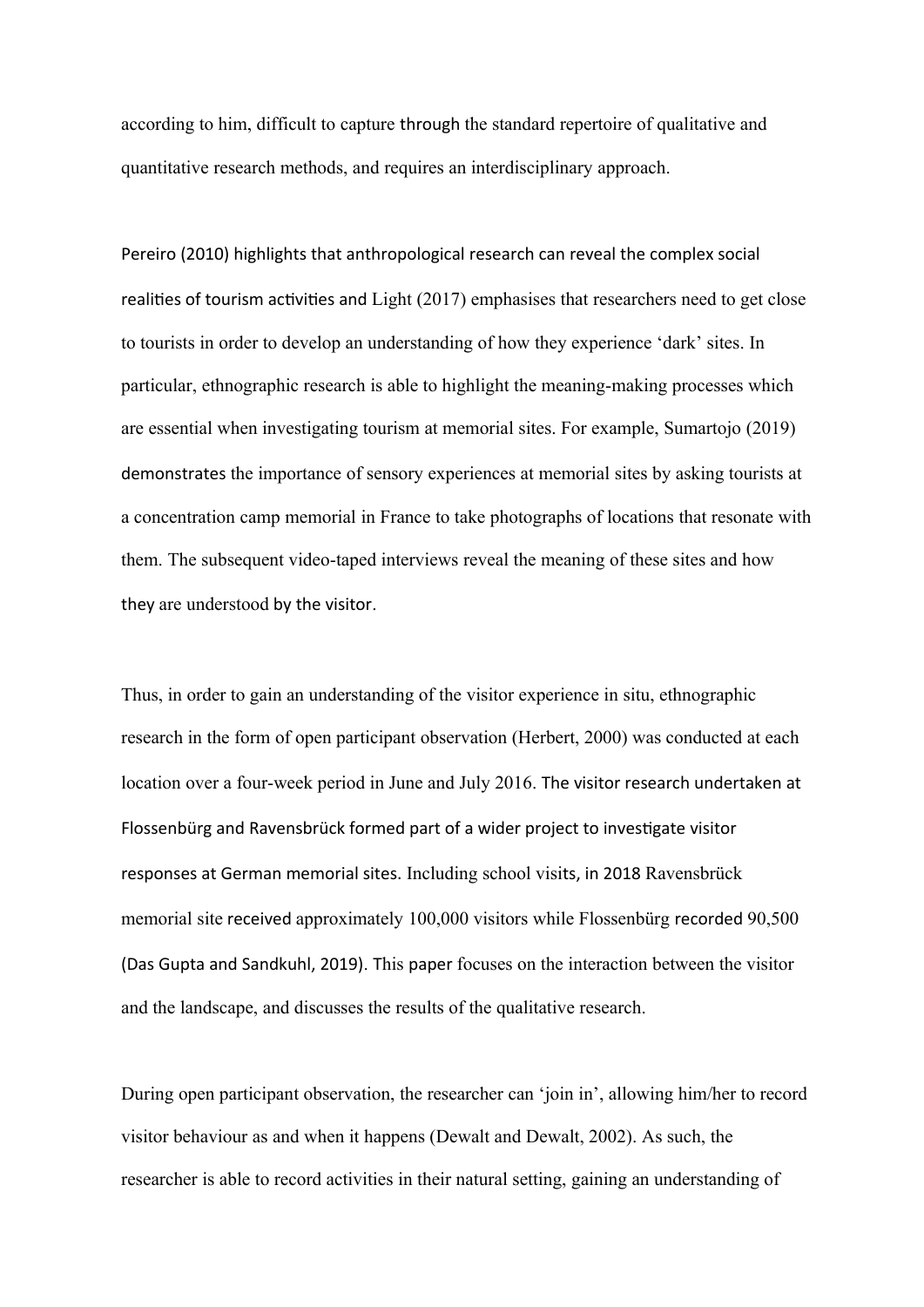social phenomena (Kawulich, 2005). Whilst participant observation is an established method within anthropological research, often studying cultural groups in their 'original' settings over extensive periods of time, it is not usually adopted for research at memorial sites. Hence, the relatively short stay of visitors on-site (on average two hours) required trust to be established quickly in order to gain insights into the visitors' reactions.

Open participant observations may also be disadvantaged in that the research subject can alter their behaviour in the presence of the researcher. Nightingale (2008, p.107), however, emphasises that 'to produce good qualitative research, accurate observation has to be combined with communication and exchange of information and ideas'. Indeed, how visitors respond to a landscape, especially emotionally, can only be established through conversation. Hence, despite the disadvantages of open participant observation, it was considered to be the most appropriate research methodology in this case.

Individual visitors were approached at random on arrival at each memorial site (n = 52). At Ravensbrück ( $n = 25$ ), most visitors were German (19), while others originated from the United States (2), Belgium (1), Poland (1), Switzerland (1) and the United Kingdom (1). Similarly, at Flossenbürg ( $n = 27$ ), most visitors were from Germany (20), in particular from the local federal state of Bavaria, followed by visitors from the United States (4), often stationed at the nearby army base, and visitors from Sweden (2) and Belgium (1). At Ravensbrück, the most common age groups were 50 to 60 years old and over 70 years old, with only two visitors in the 20 to 30 age group. By contrast, at Flossenbürg, most participants were in the age groups of 20 to 30 and of 60 to 70 years old, although the age groups of 30 to 40 and of 50 to 60 years were also represented. Conversations with visitors were conducted in either German or English, thus excluding those whose language ability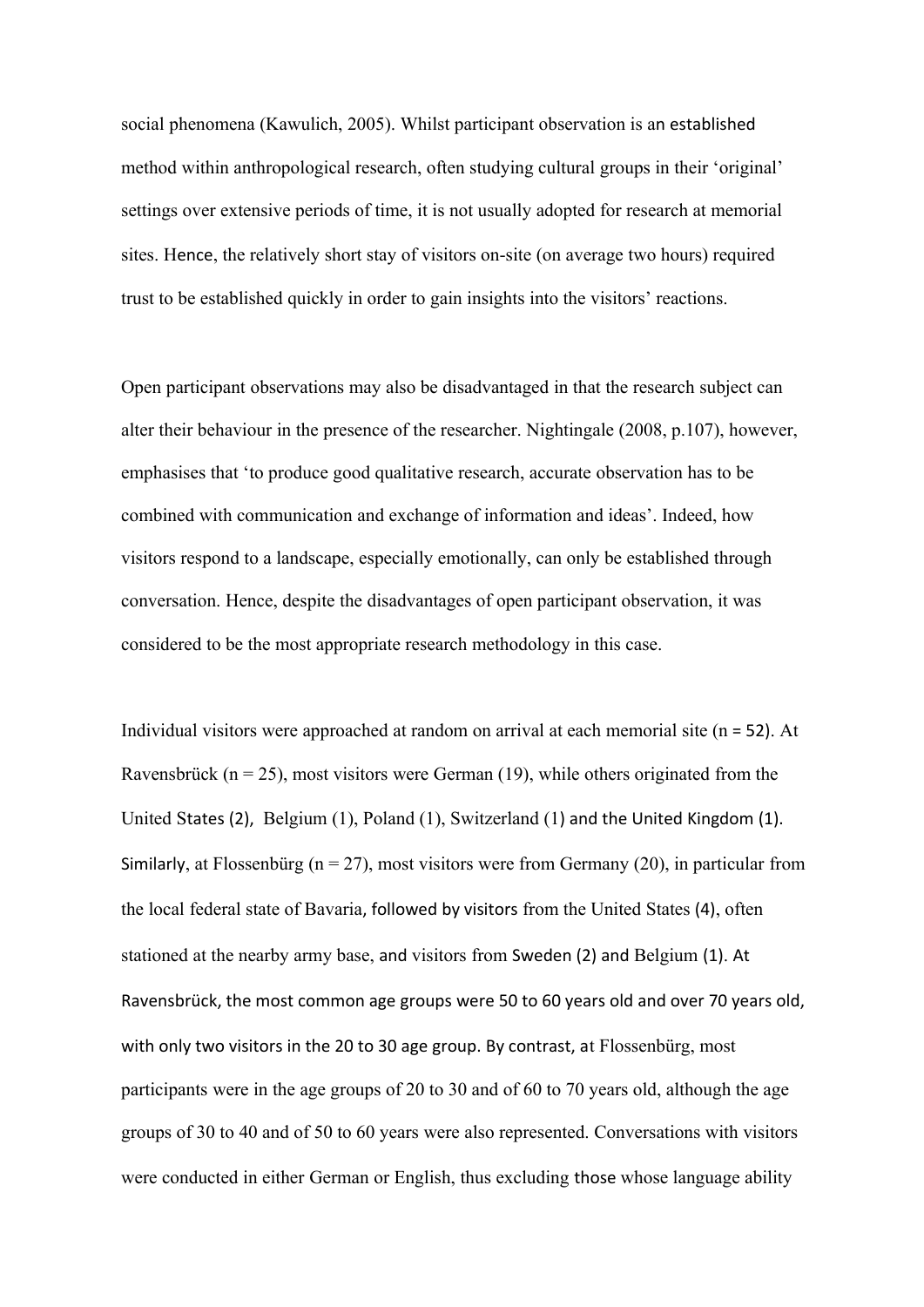provided a barrier. As the research took place at the height of summer, weather conditions were often sunny and very hot which could have affected visitors' perception of the wider memorial landscape more positively.

Since there are no prescribed routes at either memorial site, visitors are free to choose which locations they visit and in which order. Visitors were therefore accompanied (but were not guided) across the memorial landscape, although historical questions were answered, e.g. what happened in the crematorium. During these observations, the visitors' comments, their emotional reactions and the locations they visited were all recorded in field notes and were subsequently analysed using NVivo software. This provided sufficient distance from the data to develop a reflective interpretation (Berger, 2015).

## *Results and Interpretation*

At the Ravensbrück memorial site, a German male visitor commented: 'It is perverse; this morning I had a great breakfast in my hotel, then I look at this [Ravensbrück], then you forget everything and carry on with your cycling tour'. Most individual visitors at both memorial sites engaged with what could be described as tourist activities; they were either on holiday in the area or were on a day trip. Thus, they were in a transitional stage, away from ordinary day-to-day life to one marked by new experiences. These experiences are usually characterised by positivity, e.g. Sun, beach, relaxation. Yet in the case of memorial sites, it is a transition into negativity, into the depths of the human psyche. Often within a space of minutes, the visitor suddenly encounters a world of destruction and mass murder. Once s/he leaves these areas of violence, however, s/he is re-entering an ordinary space that subsequently feels inappropriate. The visitor's remark above stresses the importance of those transitional periods that are either hindered or supported by the landscape itself. Yet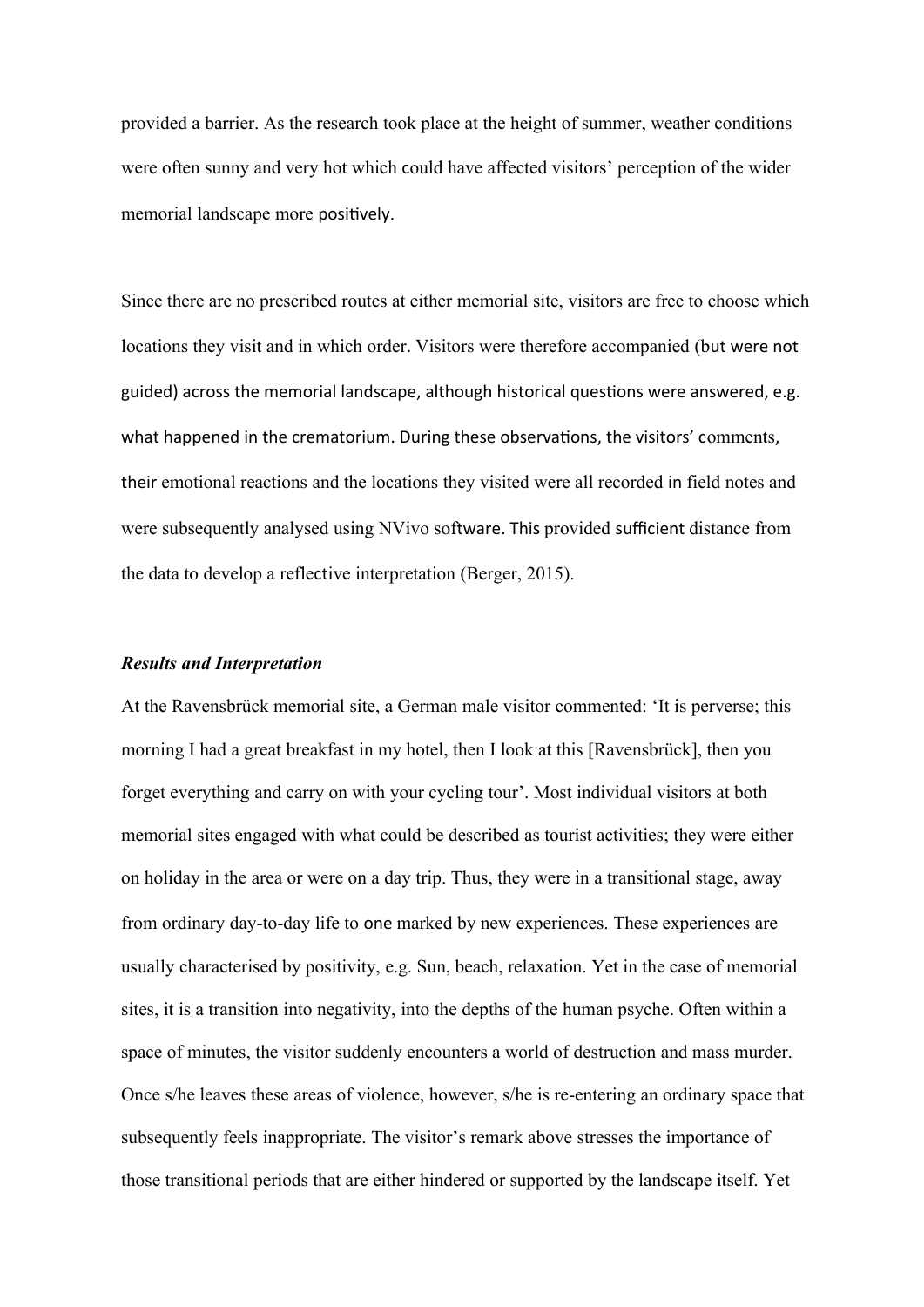these landscapes are often characterised, as shown previously, by absence. The murder and violence that had taken place is no longer visible; a feeling often expressed by survivors.

'Nature has overgrown all suffering; I only found the area where Siemens docked their ships on the River Havel and some remains of the *Sonderblock* that my daughter unearthed' (Gedenkort KZ Uckermark Online, 2018). This comment is from Maria Potrzeba, a survivor of the Youth Protection Camp Uckermark. Maria describes what so many survivors experience when they return to Ravensbrück: a feeling of alienation on encountering a picturesque lakeside setting at a site where the most horrific atrocities had taken place and where their lives had been changed for good. The landscapes themselves, however, appear to be indifferent to the former suffering (Rapson, 2015).

For some visitors, the landscapes remain contaminated. One female German visitor commented at Ravensbrück: 'These places have a dark and mystical atmosphere that will always hang over them' and a German male visitor concluded that 'The longer one stays in these places, the more depressing they become'. Such sentiments are also evident in buildings that symbolise the Nazis' industrial management of death, i.e. crematoria. Some visitors at both Ravensbrück and Flossenbürg were hesitant in walking into these buildings or started to tremble. It was almost as if the visitor attempted to take on the emotions of the victim, which of course they cannot. A female German visitor commented on encountering the crematorium at Ravensbrück: 'I've had enough now, this industrial processing unnerves me', whilst a German teenager suggested when viewing the 'execution path' that 'This is too sad for me'. These reactions highlight the performative aspect of traumatic landscapes. Although suffering and death are no longer visible, the meaning of the landscape evokes a sense of place in visitors that goes beyond the material evidence.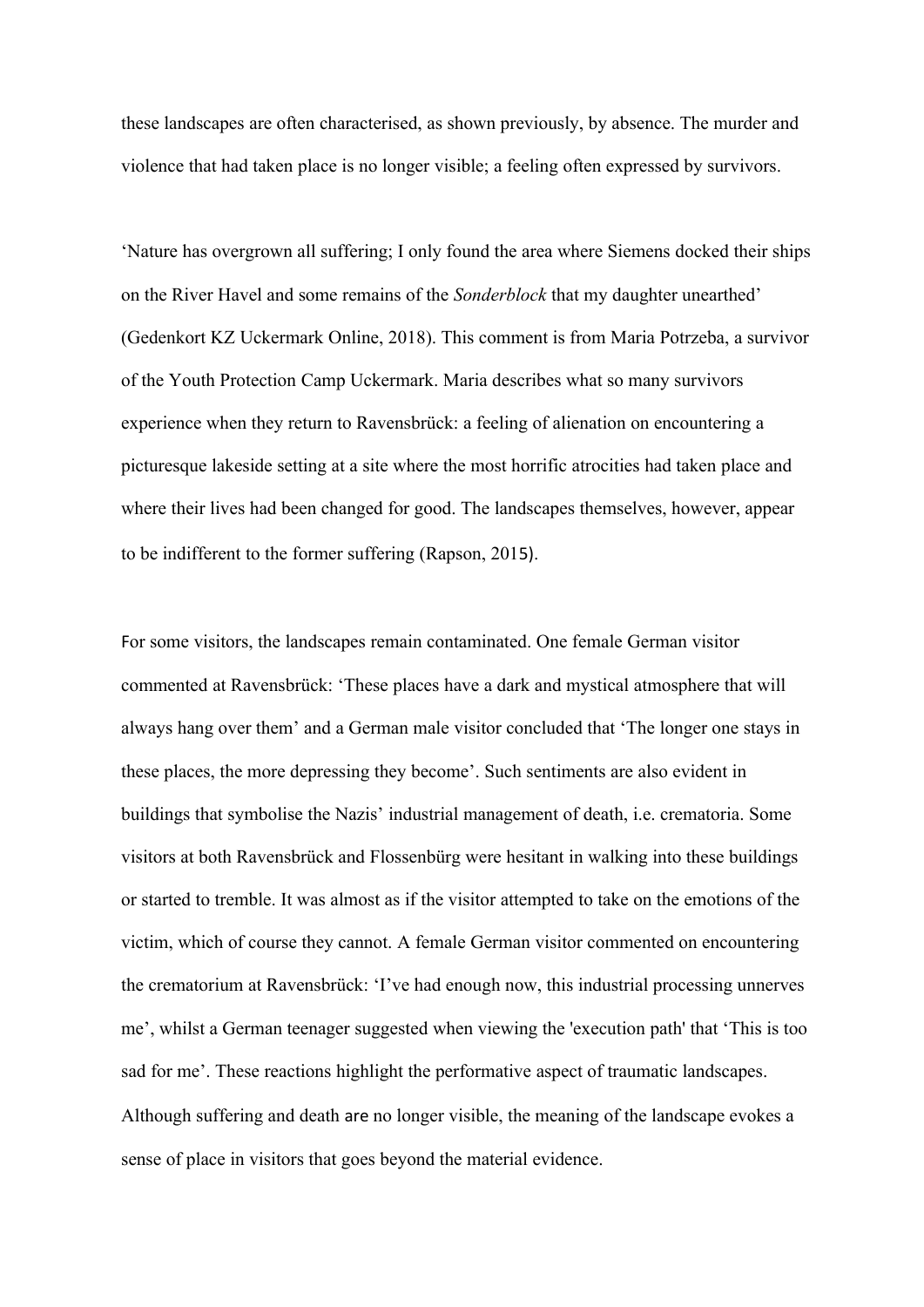It is, however, not only the buildings of mass murder that are tainted. At Flossenbürg, visitors frequently remarked that the residential houses built on the foundations of the barracks 'looked sad' and they could not understand how anyone could possibly live there. One German visitor at Ravensbrück complained about the modern addition of the visitor centre which 'does not fit into the landscape'; whilst another visitor encountering the clinker surface argued that 'These places should not be cleaned up'. In this case, the visitor did not realise that the surface had only been installed recently, yet for her the 'bleakness' symbolised historical evidence. Hence, pathemic restoration (Violi, 2012), designed to engender emotions in visitors, can affect their overall experience of the site. However, signs of life, such as residential homes or new buildings, appear to disrupt the visitors' expectation (or need) to encounter a bleak atmosphere. Indeed, the aesthetically pleasing elements of the landscape, like the lake at Ravensbrück or the valley in Flossenbürg, work against the visitors' experience, as the serenity of the landscape stands in contrast to the atrocities that happened.

Keats (2005) notes during his visitor research at Auschwitz-Birkenau (Poland) and at Sachsenhausen Concentration Camp memorial site (near Berlin) that visitors 'filter their experiences through a cultural lens' (p.180), i.e. they will interpret the site according to their own frame of reference. For example, one Swedish visitor admired the natural landscape of Flossenbürg, enjoying the birdsong and commented 'Every nation has done something bad'. Clearly, this visitor was less disturbed by the site than the German visitors mentioned above, and s/he could therefore approach the memorial in a more emotionally detached way. This supports Violi's (2012) claim that emotional reactions at memorial sites are influenced by the positioning of the visitor. The more knowledge visitors have about associated historical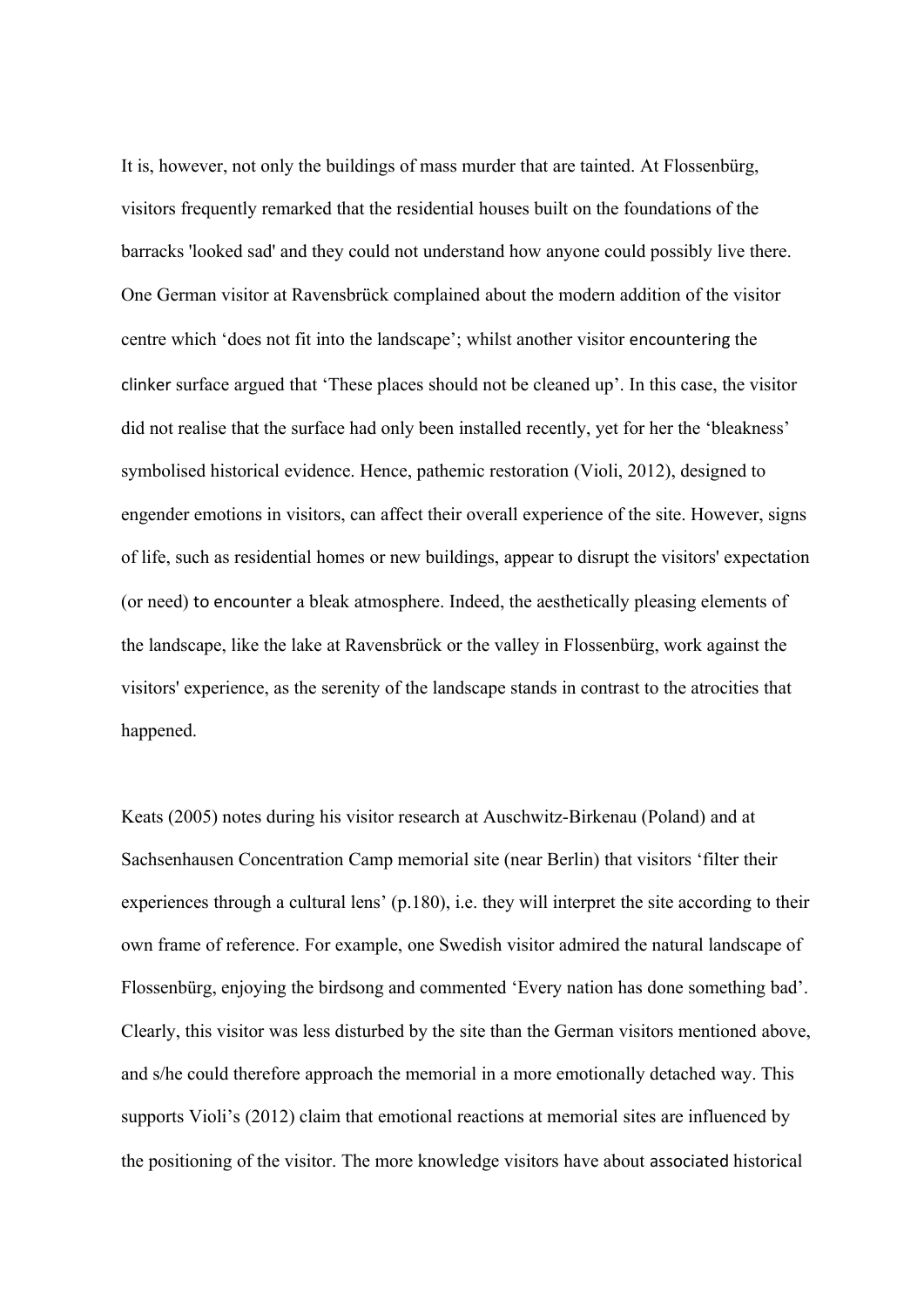events, the deeper the emotions they are likely to experience. As Klüger (2003, p.94) suggests about journeys to Auschwitz, 'He who thinks something could be found there, has brought it with him in his luggage'.

It was not just buildings of mass murder that provoked feelings of unease. At Ravensbrück, some visitors who had stayed overnight in the youth hostel in the former SS female guard houses experienced sleepless nights. One German visitor stated, 'I slept well the first night, but not anymore afterwards'. Another German visitor noted that 'One cannot shake off the fact that one sleeps in a former SS building'. Furthermore, the contrast between the SS houses, the lake, and then the camp, brought the malicious nature of the Nazi system to the fore, as one German visitor concluded. Hence, not only the atrocities are projected onto the landscape; the entire Nazi system is palpable.

Aspects of nature, such as trees, inspired visitors to reflect on the victims' experience. One visitor from the US remarked 'It is so calm here, when one considers the atrocities that have taken place', while a German visitor said that for him, 'Every stone is a destiny'. Even the trees were transformed into witnesses of violence, as one German visitor pondered 'The trees would have been here' (referring to Flossenbürg's time as a concentration camp).

At times, the memorial landscape functioned as the backdrop for dealing with one's own traumatic memories. A German male visitor at the beginning of his visit to Flossenbürg stated 'I know what a concentration camp is like, I had one at home'. He was referring to his abusive father who had been an avid supporter of the Nazi regime. A female German visitor at Ravensbrück was flooded with memories as she walked across the landscape: 'When I walk around here, all these memories are coming back. My grandfather dying after he was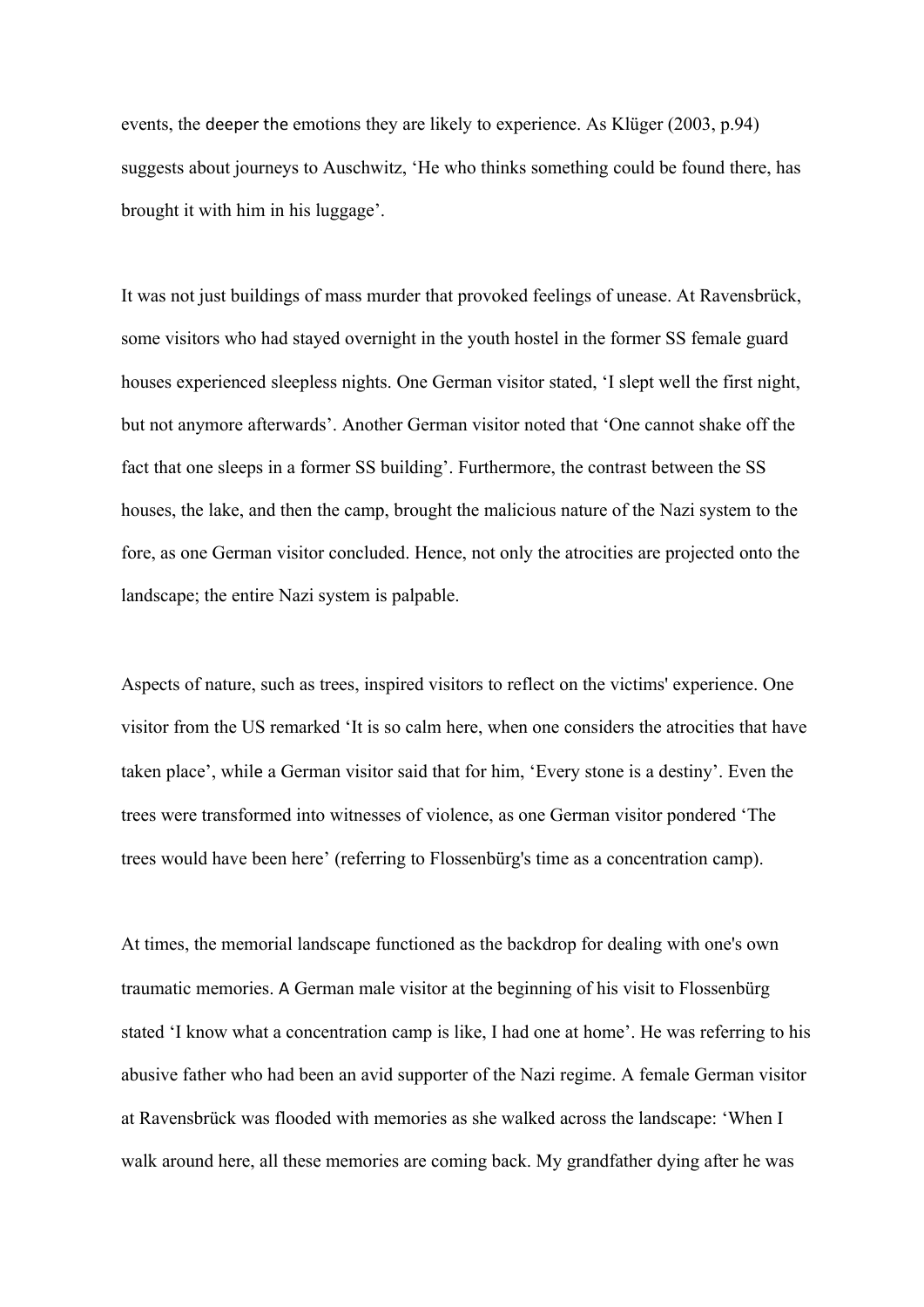released from Neuengamme concentration camp and my father returning disabled from World War II'. Another German (but having grown up in Australia) female visitor at Flossenbürg explained on arrival that her father had survived Mauthausen concentration camp and subsequently emigrated to Australia. He had never talked about his experiences. For her, the visit to Flossenbürg was marked by a commemoration of the victims and by coming to terms with her father's silence. She concluded the visit by saying 'I have to emotionally distance myself from the visit, otherwise I won't cope'. Feelings of emotional distancing in order to cope were frequently expressed by visitors and also amongst those who had no direct connection to the concentration camp system. In addition, a recurrent theme amongst German visitors was 'My relatives never talked'. Hence, the memorial site can also be a form of individual German *Vergangenheitsbewältigung* (coming to terms with the past).

While tourists in other contexts desire an emotional bond, especially at museum and heritage sites (McIntosh, 1999; Biran et al*.*, 2011), German memorial sites appear to promote the opposite; a safe distance, so that one does not get emotionally overwhelmed (Yair, 2014). Moreover, these findings reveal that visitor experiences at concentration camp memorial sites are highly subjective and influenced by a number of factors, including their cultural background and the physical environment. This supports Light's (2017) view that only by getting close to the visitor can one understand the visitor experience at 'dark' sites.

Other visitor comments suggest that these landscapes seem to become almost sacred spaces. When one German female visitor overheard a tour guide explaining to another group that the GDR had to flatten the ashes to build the first memorial at Ravensbrück, she reacted in horror: 'I can't believe I'm walking on ashes now'. The sacredness of the site was also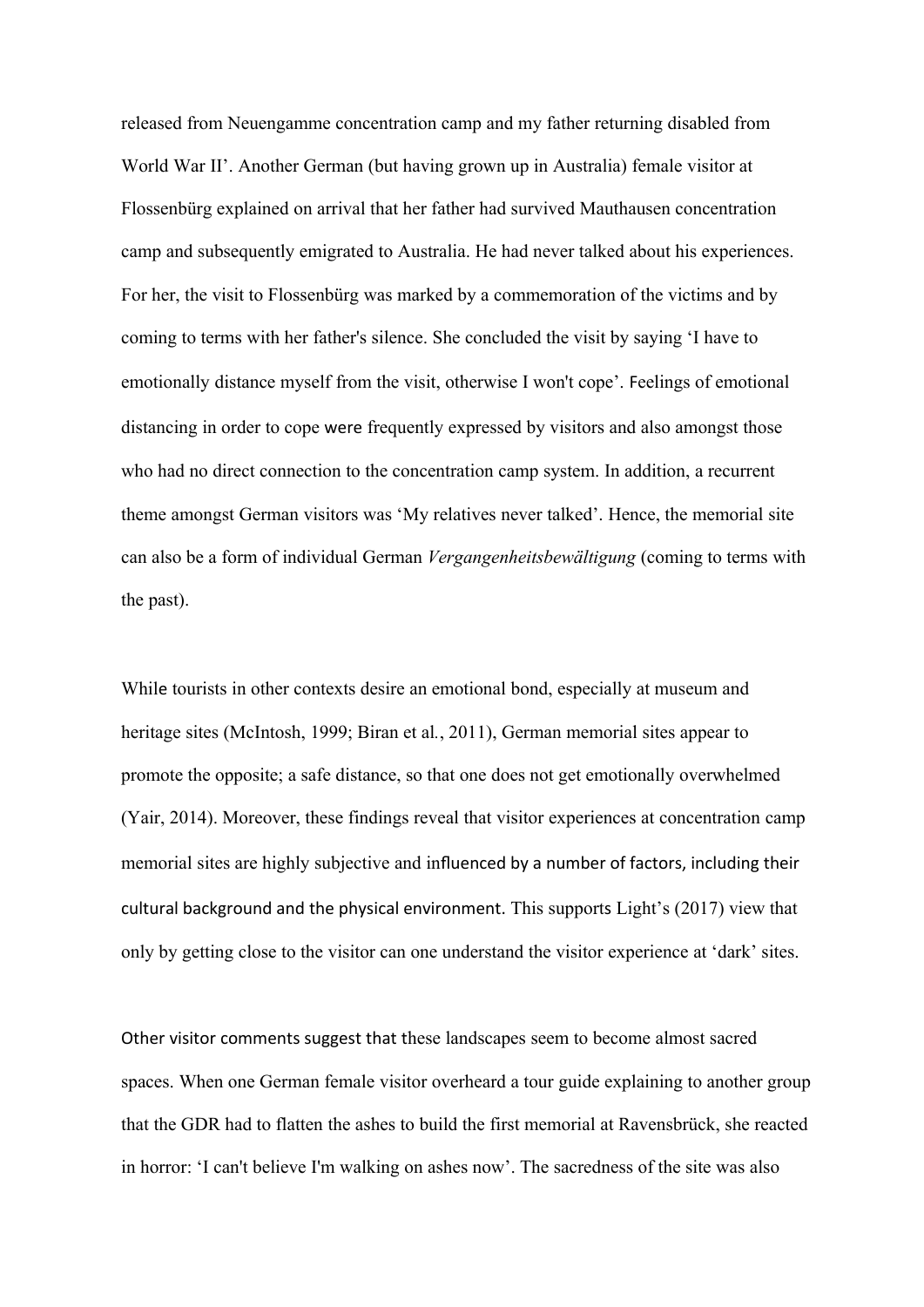mirrored in another situation observed during fieldwork. Some canoeists who had anchored their boats next to the Ravensbrück memorial statue (having paddled across the lake from the nearby town of Fürstenberg) were immediately reprimanded by the water police and were asked to leave in their canoes. Eschebach (2011) explains that since 1945, there is a common belief that human ashes were dumped into the lake, thus for survivors it is a grave. The lake's dual function as a graveyard and as a water sports area resulted in a division into a 'sacralised' space (marked by buoys) and a 'leisure' space. Although canoeists have long been demanding a landing stage, this is rejected by survivors and the management team as a 'profanation of the site' (p.140). It nevertheless appears to be somewhat paradoxical, given that the Ravensbrück site houses a youth hostel where visitors can enjoy barbeques and parties.

The landscape also functions as evidence for the crimes committed. Visitors are increasingly influenced by either the representation of the Holocaust in films, such as *Schindler's List* or *The Boy in the Striped Pyjamas* (Cole, 1999; Alexander, 2002), or by previous visits to other memorial sites, particularly Auschwitz. Some visitors therefore suggested that they did not get the gruesome feeling they had experienced when visiting Auschwitz or Dachau. This was mainly due to the absence of former camp structures and by the overwhelming feeling that 'Auschwitz had been much worse'. For instance, one German female at Flossenbürg said 'I could not eat anything after a visit to Auschwitz, while here I quite happily go to the cafe'. Another German visitor argued that Auschwitz was more emotional, as 'You could still see the electrical fences which you are confronted with immediately after arrival'. Indeed, four young German visitors suggested that 'Auschwitz was more interesting because one could still see the scratch marks on the wall'. Whilst this is an extreme example, it emphasises the power of the media which clouds visitors'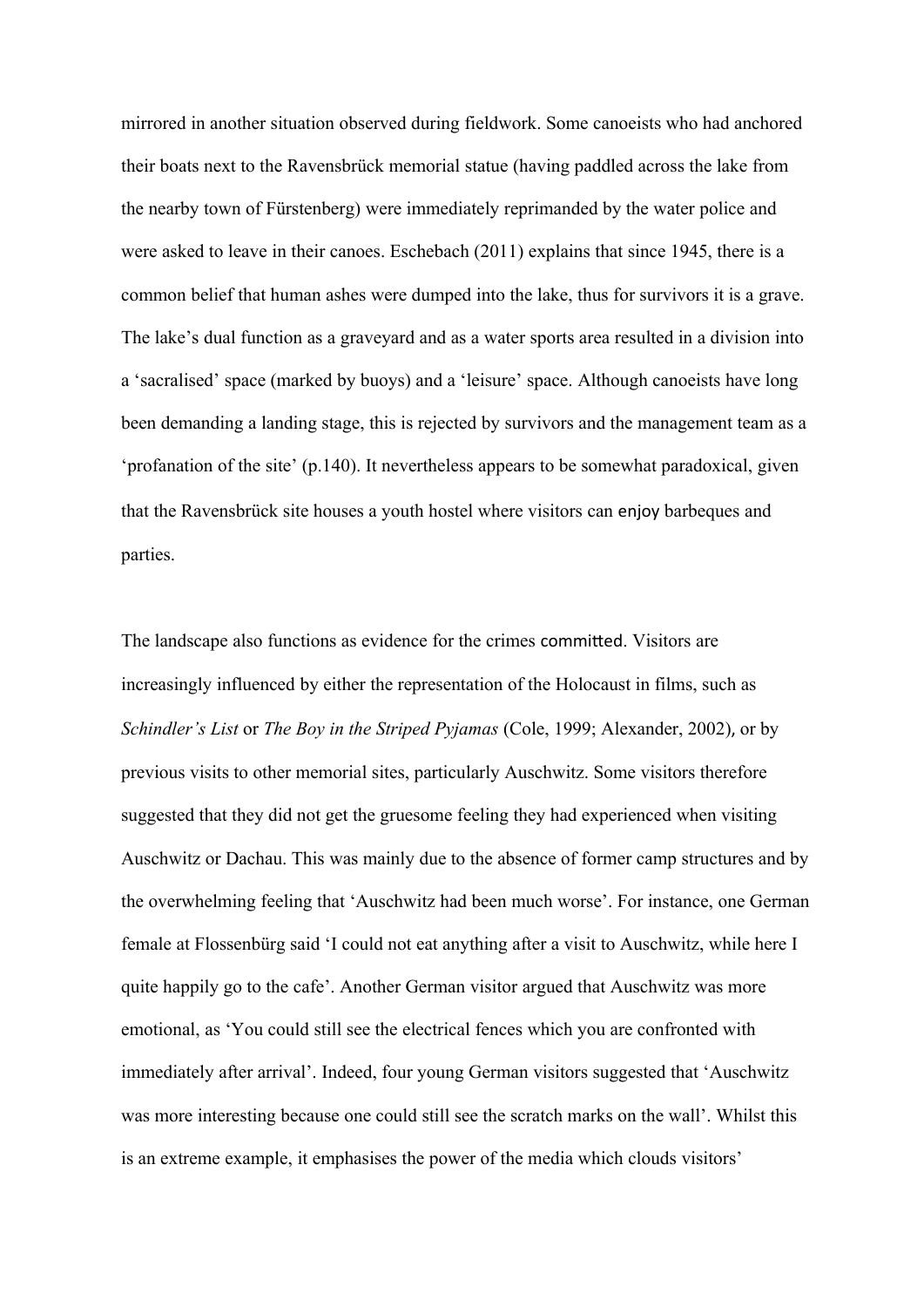perceptions of what a concentration camp memorial ought to look like. Zelizer (1998) poignantly argues that we are on our way 'to remember to forget'. The results of this research support her argument, as visitors tended to recall the artefact rather than the historical facts.

Tourists at memorial sites are often criticised for their shallow behaviour which manifests itself, for instance, in taking inappropriate photographs (including 'selfies'). However, this research found that German visitors did not tend to take photographs at memorial sites, and those who did usually took panoramic shots. In contrast, visitors from the US specifically focused on the material evidence of the site, e.g. by taking photographs at Flossenbürg of the watchtowers, barbed-wire fence posts and the memorial plaque of the US Infantry Division who had liberated the camp in 1945. Thus, tourists to concentration camp memorial sites cannot simply be described (e.g. by Cole, 1999; Pollock, 2003) as shallow or voyeuristic. German visitors appeared to experience a psycho-cultural barrier that prevents them from taking photographs. For US visitors, capturing these physical remnants operated as proof for preconceived or stereotypical images; in a sense 'seeing is believing' and even comforting.

Rapson (2015) noted that curatorial decisions on memorial landscape design are rarely considered in academic research and that research on visitor responses is even rarer. These findings reveal the complex interplay between visitors' identity, the memorial space, cultural memory and emotions. Crucially, tourists are not distant spectators (Knudsen, 2011). The memorial landscape is more than just a backdrop, since visitors actively engage with tangible and intangible aspects of the site. In fact, it is their own imagination and interpretation that often creates the meaning. Thus, as Crouch et al. (2001) suggest, tourism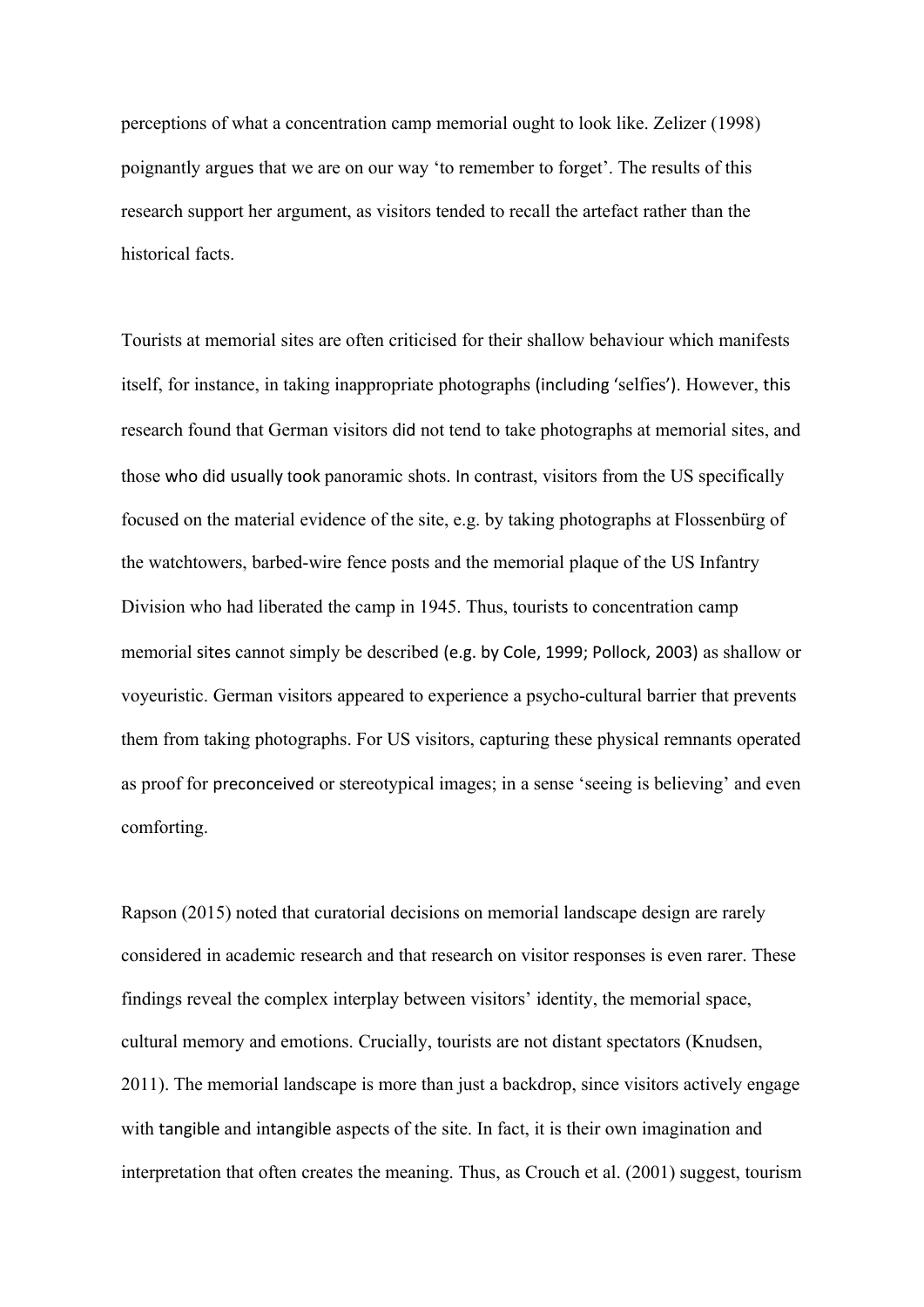needs to be considered as an active encounter rather than a passive activity. Visitors to memorial sites can be secondary witnesses to the trauma they take with them when they leave (Reynolds, 2018). The visit is therefore a transitional, liminal process and although this visitor research has cast light on the transition phase, knowing precisely how such visits 'transform' the individual before they re-enter ordinary life remains elusive.

More generally, visitor experiences of these memorial sites indicate how the sites' sense of place is embodied. The immateriality that characterises these experiences appears to enhance the effect on the visitors' bodies; sleepless nights in the on-site youth hostel or trembling when engaging with near-empty spaces in this context. The gaps are filled by the visitors' imaginations in their perceptions of bleak, dehumanised landscapes. That the sites' visitor maps (and most on-site signage) are devoid of colour provides a sense of continuity with wartime imagery (Charlesworth and Addis, 2002), but also reinforces these reimaginings and perceptions, that in turn evoke a sense of place that creates liminality.

This construction of liminality is further complicated by the multi-layered history and function of memorial sites such as Ravensbrück and Flossenbürg. The changing owners of the landscape have each left their mark and so the sites in effect become palimpsests that bear witness to the different phases in their development. The recent active landscaping of these memorial sites in an attempt to revert to their 1945 appearance, and thereby attempting to erase different layers of their past, raises serious questions regarding the preservation of the historical integrity of these sites. How the process affects the sense of place is potentially a subject of future visitor research.

# **Conclusion: Connecting Visitors to Transformative Landscapes**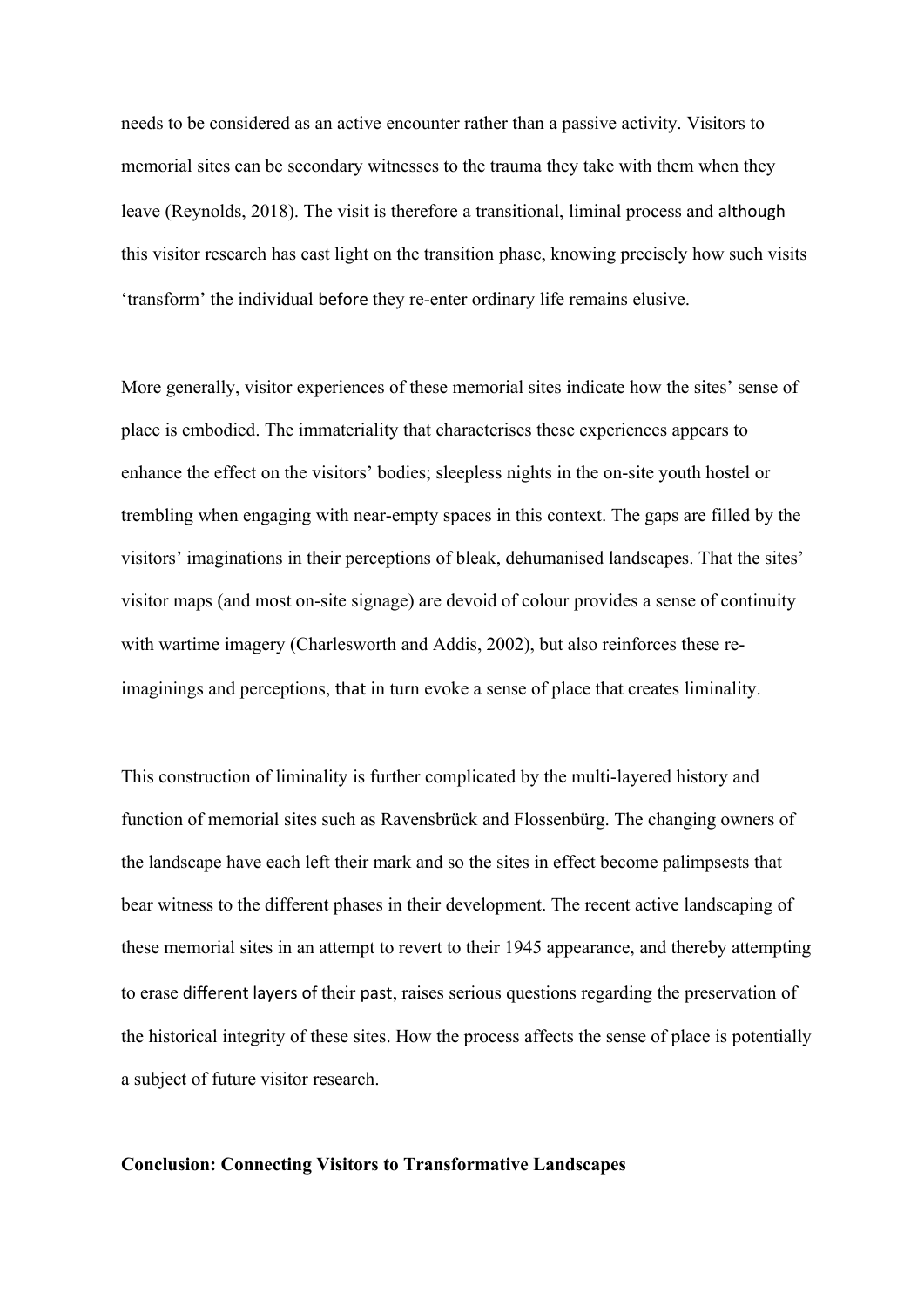The changing political narratives of memorialisation are inscribed into the landscapes at the memorial sites of Ravensbrück and Flossenbürg. Hence, these landscapes have had to adapt to Germany's changing attitudes towards its Nazi past, especially after 1990 as a reunified country. At Flossenbürg, this required a reinstatement of the original camp structure by demolishing factory buildings that had been built after 1945 and indicating the location of former barracks by white concrete lines. At Ravensbrück, Soviet Army buildings were demolished in order to recover traces of the former camp.

However, returning the landscapes to their former appearance is not without its shortcomings. At Ravensbrück, the process almost erased a fifty-year history of the Soviet Army which had a significant impact on the local community and their perception of the site. At Flossenbürg, the removal of the factory buildings opened up the view to the housing development, which is now considered to be inappropriate.

These findings have demonstrated that being in the space of former suffering is an integral part of the visit to such an extent that signs of new life are experienced as disturbing. The spaces that caused the strongest emotional reactions were those locations where death was processed (e.g. the execution areas and crematoria). However, visitors overlooked the fact that suffering did not just occur in these places; the real suffering was the daily struggle for survival of the appalling working and living conditions at both camps.

Landscapes are palimpsests of memory which 'go beyond individual experience; [combining] memory and history, objective and subjective, in a blend of perception and meaning-making' (Manning, 2010, p.237). Yet, visitors at both concentration camp memorials remain largely unaware of the changing nature of these landscapes. A better way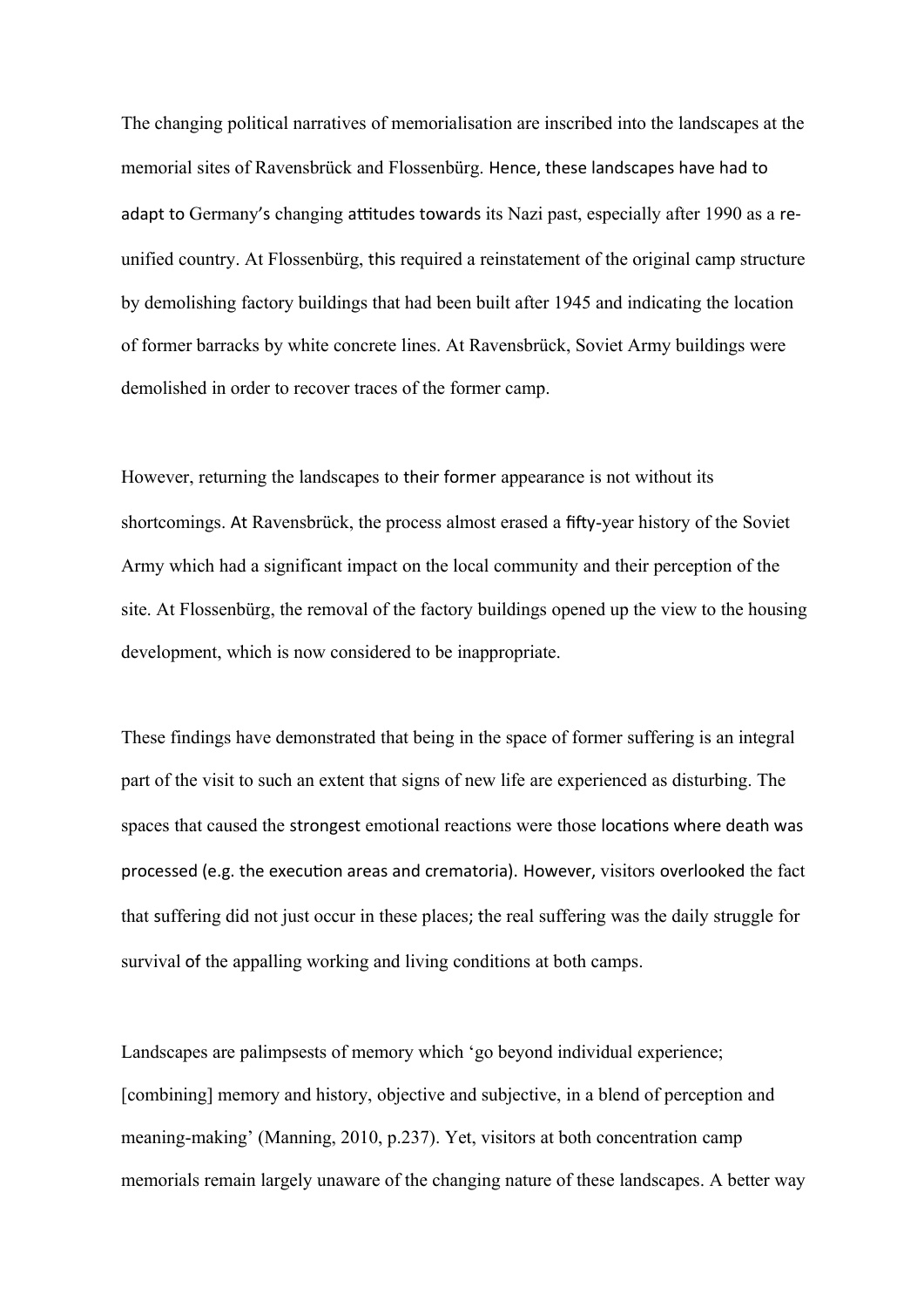to introduce this for visitors may be to embrace the landscape as a palimpsest that brings the visitor closer to experiencing the different layers. One example of this approach is adopted at the Gusen subcamp memorial site of the former Mauthausen concentration camp. Apart from a memorial erected in the 1960s and a visitor centre which opened in 2004, nothing remains. Much like Flossenbürg, the former barracks were removed and replaced by an Austrian housing development. Through an audio tour, however, visitors are guided through the village where the voices of survivors, residents, and actors representing SS staff and guards interplay with specially designed soundtracks. The visitor only hears fragments of those voices; hence it is not a complete historical analysis of the Gusen subcamp. However, by featuring those different perspectives, the visitor gains a sense of the complexity of how a memorial site comprises a multi-layered landscape.

The use of maps at memorial sites can actively encourage visitors to re-imagine past landscapes as palimpsests, whilst also supporting the aim of evoking a sense of place and enhancing liminality. The potential of other methods to encourage exploration of the sites' history and to allow visitors to discover otherwise hidden aspects should be an integral way of memorial site management. After all, a space cannot just be read as a fixed point in time, but one must be aware of its transformation (Massey, 2005).

Cole and Giordano (2018) suggest the introduction of a place-based GIS (geographical information system) that combines qualitative with quantitative data, e.g. the visitor would either see past images or historical documents that are connected to a specific location. The creation of a 'soundscape' at concentration camp memorial sites would be a sensory method for engaging visitors at sites where there are few visible remains. Whilst such developments must be sensitive to ethical boundaries, audio tours have the ability to create a form of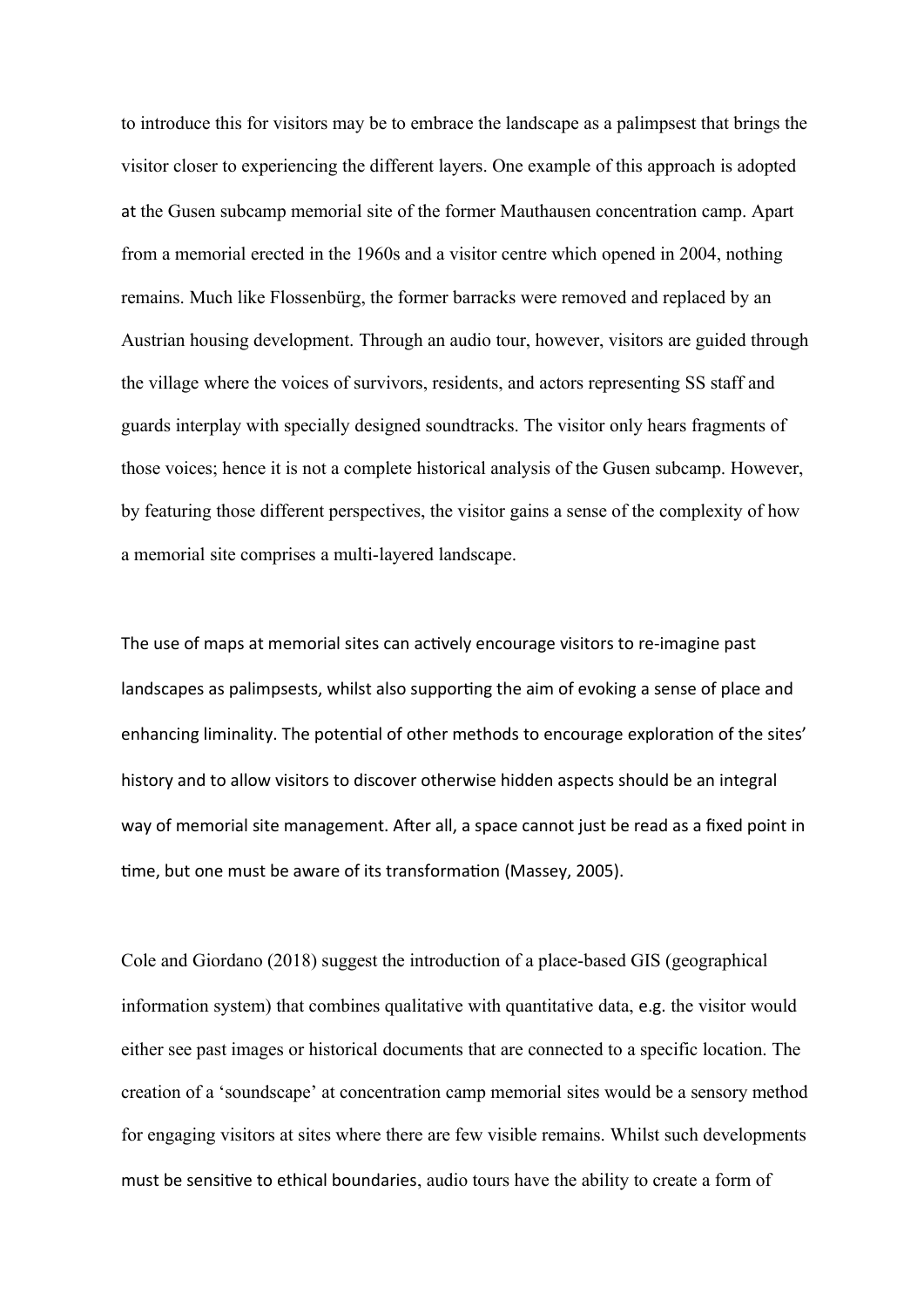'embodied listening', forcing people to negotiate the current landscape while also engaging with the 'memoryscape' (High, 2013). Thus, memory is able to 'cut through the layers' and show the timelessness of a place (Klüger, 2005).

The management at both memorial sites envisages the re-integration of areas which formed part of the concentration camp landscape (the 'zone of misery' at Ravensbrück and the quarry at Flossenbürg). At Ravensbrück the 'zone' is merely a grassland as there is no physical evidence remaining, while the quarry at Flossenbürg is still in operation. Ironically, this expansion mirrors that of the sites' original growth and physical transformation of natural landscapes. Yet, in regressing these spaces to landscapes of trauma, defined solely by one layer of their history, they become liminal for visitors. Curatorial decisions regarding memorial sites should therefore not only focus on their museum spaces, but also on the management and design of their wider landscapes and the associated ethical considerations.

### **References**

Alexander, J.C., 2002. On the Social Construction of Moral Universals: The 'Holocaust' from War Crime to Trauma Drama. *European Journal of Social Theory*, 5(1), pp.5–85.

Attfield, J., 2000. *Wild Things: The Material Culture of Everyday Life*. Oxford: Berg.

Beckstead, Z., 2010. Commentary: Liminality in Acculturation and Pilgrimage: When Movement Becomes Meaningful: *Culture & Psychology*, 16(3), pp.383-393.

Benz, W., Diestel, B. and Königseder, A., 2007. *Flossenbürg: Das Konzentrationslager Flossenbürg und seine Aussenlager.* [Flossenbürg: The concentration camp Flossenbürg and its subcamps] Munich: C.H. Beck.

Berger, R., 2015. Now I see it, now I don't: researcher's position and reflexivity in qualitative research. *Qualitative Research*, 15(2), pp.219–234.

Biran, A., Poria, Y. and Oren, G., 2011. Sought experiences at (Dark) heritage sites. *Annals of Tourism Research*, 38(3), pp.820–841.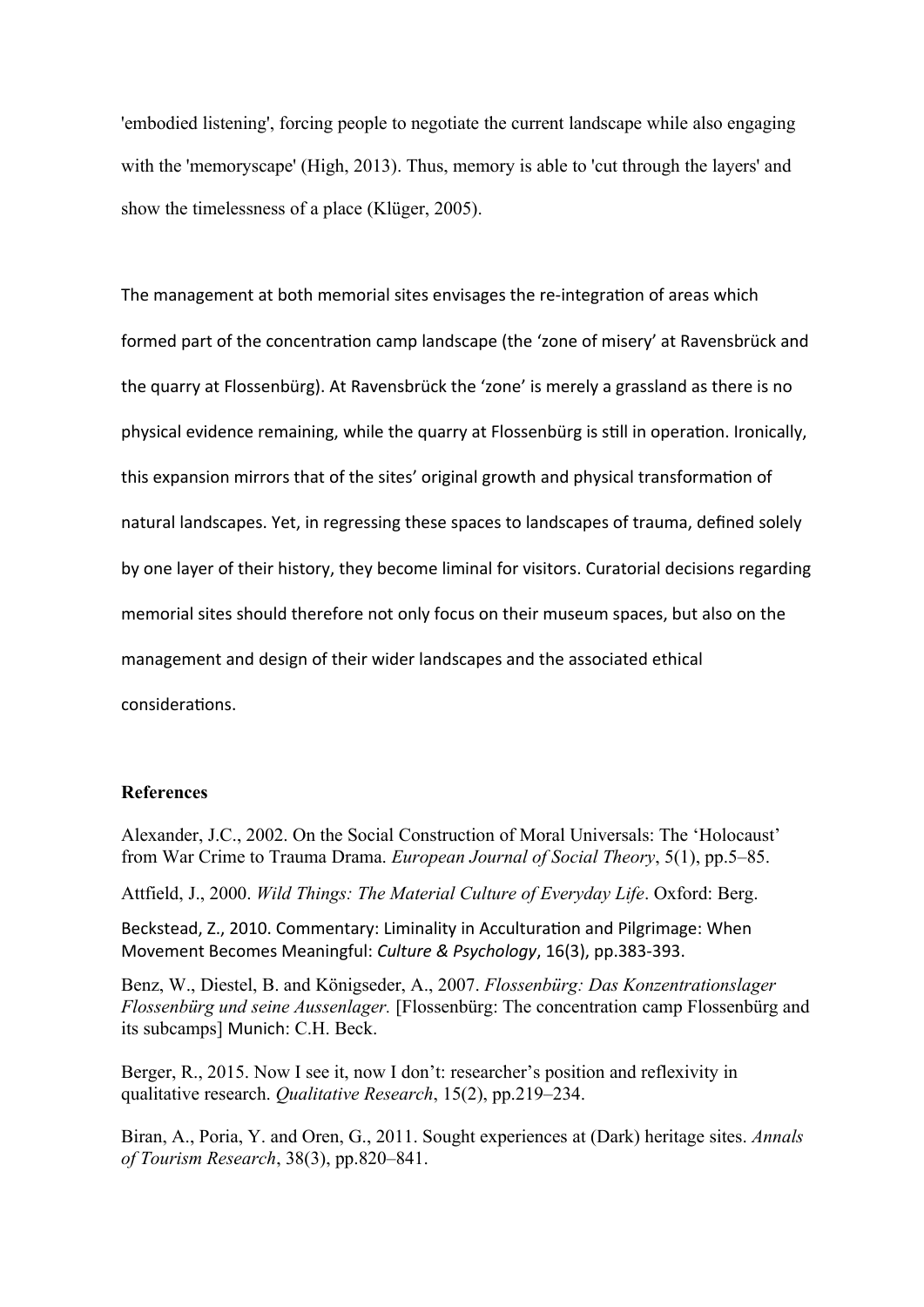Casey, E.S., 2011. The Edge(s) of Landscape: A study in Liminology. In: J. Malpass, (Ed.) *The place of landscape: concepts, contexts, studies.* Cambridge: MIT Press, pp.91–110.

Charlesworth, A. and Addis, M., 2002. Memorialization and the Ecological Landscapes of Holocaust Sites: The cases of Plaszow and Auschwitz-Birkenau. *Landscape Research*, 27(3), pp.229–251.

Cole, T., 1999. *Selling the Holocaust: From Auschwitz to Schindler: how History is Bought, Packaged, and Sold*. New York: Psychology Press.

Crouch, D., Aronsson, L. and Wahlström, L., 2001. Tourist encounters. *Tourist Studies*, 1(3), pp.253–270.

Das Gupta, O. and Sandkuhl, I., 2019. Politischer Rechtsruck beschäftigt Besucher von KZ-Gedenkstätten [Political shift to the right occupies visitors to concentration camp memorials]. Süddeutsche Zeitung. [online] 27 Jan. Available at: <https://www.sueddeutsche.de/politik/kz-gedenkstaetten-besucher-holocaust-1.4305186> [Accessed 1 Dec. 2019].

Dewalt, K.M. and Dewalt, B.R., 2010. *Participant Observation - A guide for fieldworkers*. Plymouth: Altamira Press.

Downey, D., Kinane, I. and Parker, E., (Eds) 2016. *Landscapes of Liminality: Between Space and Place*. London: Rowman & Littlefield International.

Dunkley, R., Morgan, N. and Westwood, S., 2011. Visiting the trenches: Exploring meanings and motivations in battlefield tourism. *Tourism Management*, 32(4), pp.860–868.

Eschebach, I., 2014. *Das Frauen-Konzentrationslager Ravensbrück: Neue Beiträge zur Geschichte und Nachgeschichte*. [The women's concentration camp Ravensbrück. New contributions to history and post-history]. Berlin: Metropol-Verlag.

Eschebach, I., 2011. 'Soil, Ashes, Commemoration: Processes of Sacralization at the Former Ravensbrück Concentration Camp', *History and Memory*, 23(1), pp.131–156.

Gedenkort KZ Uckermark, 2018. *Portraits von Überlebenden* [Online]. Available from: <http://www.gedenkort-kz-uckermark.de/info/archi>

Giordano, A. and Cole, T., 2018. The limits of GIS: Towards a GIS of place. *Transactions in GIS*, 22, pp.664–676.

Heigl, P., 1989. *Konzentrationslager Flossenbürg. In Geschichte und Gegenwart. Bilder und Dokumente gegen das zweite Vergessen*. [Concentration Camp Flossenbürg. In Memory and Presence. Images and Documents against the Second Forgetting]. Regensburg: Mittelbayerischer Verlag.

Herbert, S., 2000. For ethnography. *Progress in Human Geography*, 24(4), pp.550–568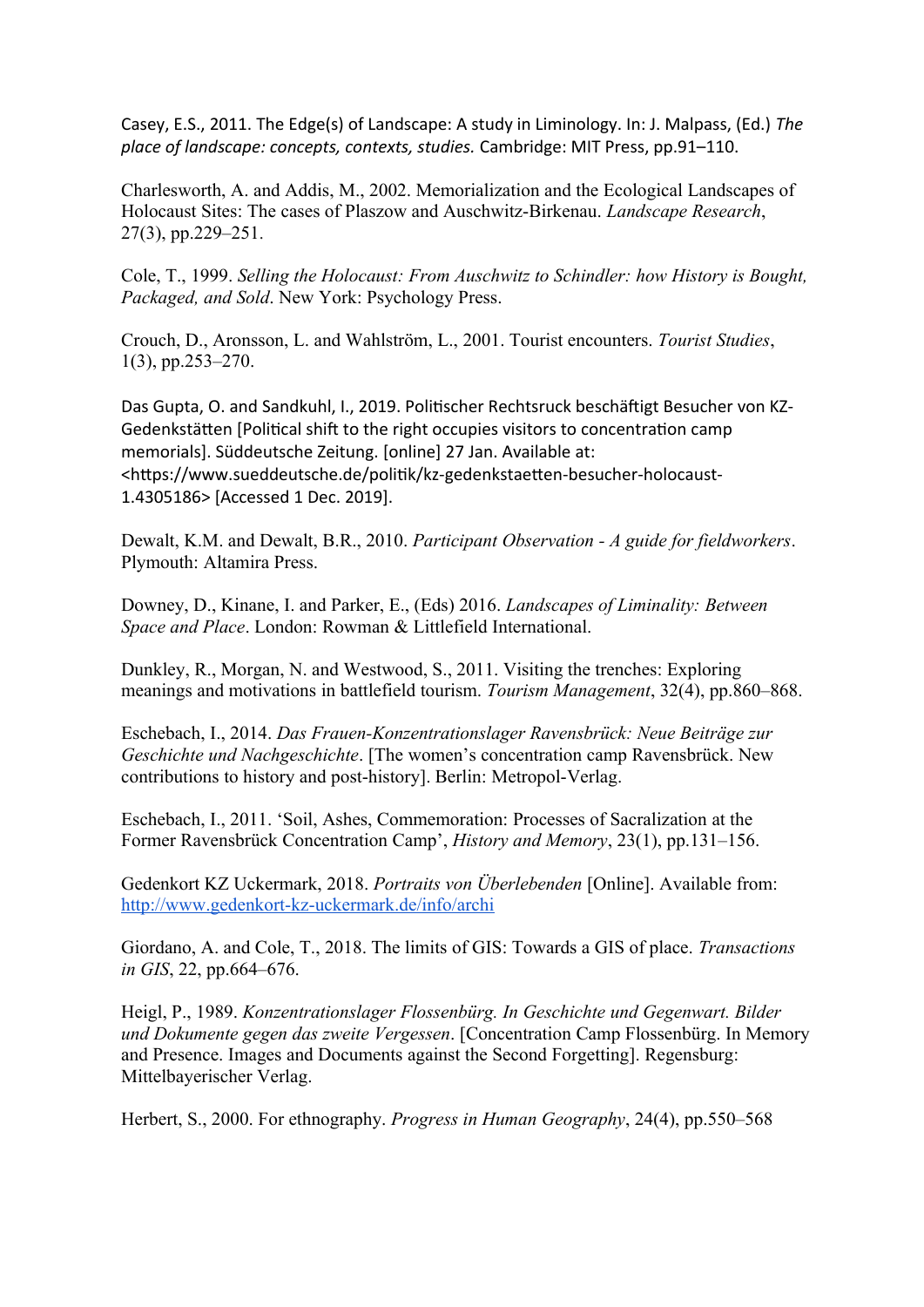High, S., 2013. Embodied Ways of Listening: Oral History, Genocide and the Audio Tour. *Anthropologica*, 55(1), pp.73–85.

Jacobeit, W. and Stegemann, W., 2004. *Fürstenberg /Havel - Ravensbrück. Beiträge zur Kulturgeschichte einer Region zwischen Brandenburg und Mecklenburg: Band 2: Wechselnde Machtverhältnisse im 20. Jahrhundert*. [Fürstenberg / Havel - Ravensbrück. Contributions to the cultural history of a region between Brandenburg and Mecklenburg: Volume 2: Changing power relations in the 20th century] Teetz: Hentrich und Hentrich Verlag Berlin.

Kawulich, B.B., 2005. Participant Observation as a Data Collection Method. *Forum Qualitative Sozialforschung / Forum: Qualitative Social Research*, [online] 6(2). Available at: [<http://www.qualitative-research.net/index.php/fqs/article/view/466>](http://www.qualitative-research.net/index.php/fqs/article/view/466) [Accessed 19 May 2019].

Keats, P. A., 2005 Vicarious witnessing in European Concentration Camps: Imagining the trauma of another, *Traumatology*, 11(3), pp. 172–183.

Klüger, R., 2003. *Still Alive: A Holocaust Girlhood Remembered*. The Feminist Press at CUNY.

Knigge, V., 2004. Museum oder Schädelstätte? Gedenkstätten als multiple Institutionen. [Museum or place of skulls? Memorials as multiple institutions] In: *Museumsfragen. Gedenkstätten und Besucherforschung*. [Questions about museums. Memorial sites and visitor research]. Bonn: Stiftung Haus der Geschichte der Bundesrepublik Deutschland, pp.17–33.

Knudsen, B., 2011. Thanatourism: Witnessing Difficult Pasts. *Tourist Studies*, 11(1), pp.55– 72.

Köhler, R., Plewe. J.T., 2001. *Baugeschichte Frauen-Konzentrationslager Ravensbrück*. [The History of Construction of the Women's Concentration Camp Ravensbrück]. Schriftenreihe der Stiftung Brandenburgische Gedenkstätten. Berlin: Edition Hentrich.

Küblböck, S., 2012. Sich selbst an dunklen Orten begegnen: existentielle Authentizität als Potenzial des Dark Tourism. [To encounter oneself in dark places: existential authenticity as the potential of dark tourism] In: H.-D. Quack and A. Steinecke, (Eds) *Dark tourism: Faszination des Schreckens*. [Dark Tourism: Fascination with horror]. Paderborn: Selbstverl. des Faches Geographie, Fak. für Kulturwiss., Univ. Paderborn, pp.114–124.

Lammert, M., 1965. Will Lammert: Ravensbrück. Berlin: Deutsche Akademie der Künste zu Berlin.

Light, D., 2017. Progress in dark tourism and thanatourism research: An uneasy relationship with heritage tourism. *Tourism Management*, 61, pp.275–301.

Lennon, J. and Foley, M., 2000. *Dark Tourism: The Attraction of Death and Disaster*. London; New York: Cengage Learning.

Manning, J.R., 2010. The Palimpsest of Memory: Auschwitz and Oświęcim. *Holocaust Studies*, 16(1–2), pp.229–256.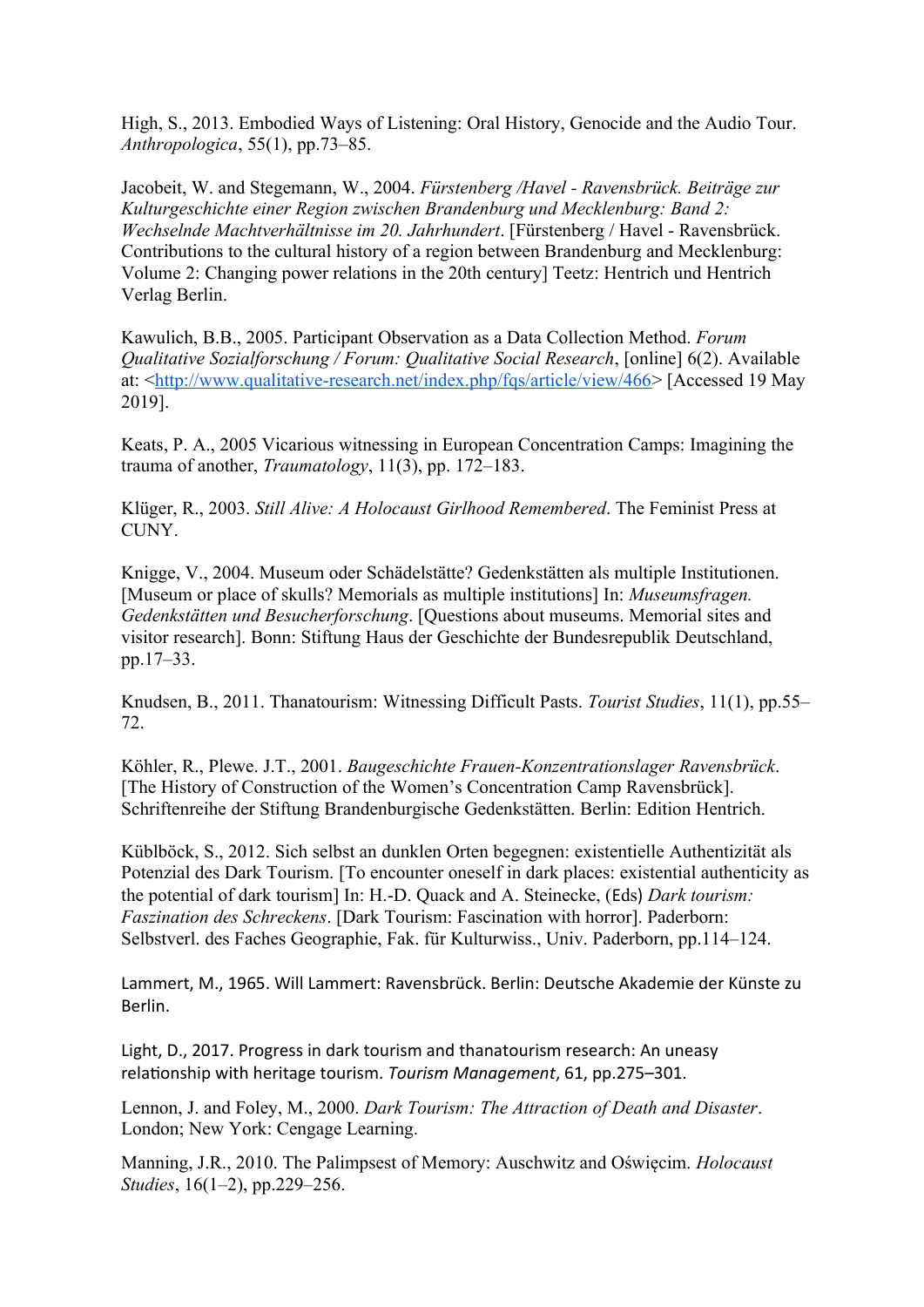Marchetta, M., 2001. *Erinnerung und Demokratie. Holocaust Mahnmale und ihre Erinnerungspolitik: Das Beispiel Ravensbrück*. [Memory and Democracy. Holocaust Memorials and their memory politics. The example of Ravensbrück] Berlin: Metropol-Verlag.

Malpass, J., 2011. Place and the Problem of Landscape. In: J. Malpass, (Ed.) *The place of landscape: concepts, contexts, studies.* Cambridge: MIT Press, pp.3–26.

Massey, D., 2005. *For Space*. London: Sage Publications Ltd.

McIntosh, A.J. 1999. Into the Tourist's Mind: Understanding the Value of the Heritage Experience. *Journal of Travel and Tourism Marketing*, 8, pp.41–64.

Ministerium für Wissenschaft und Kultur Brandenburg, 2009. Geschichte vor Ort: Erinnerungskultur im Land Brandenburg für die Zeit von 1933 bis 1990 (Online) [History where it happened: the culture of remembrance in the Brandenburg region for the period 1933–1990] Available from:

[https://mwfk.brandenburg.de/media\\_fast/4055/Konzept\\_GeschichtevorOrt.pdf](https://mwfk.brandenburg.de/media_fast/4055/Konzept_GeschichtevorOrt.pdf) [Accessed 29 September 2018].

Nawijn, J. and Fricke, M-C., 2015. Visitor Emotions and Behavioral Intentions: The Case of Concentration Camp Memorial Neuengamme. *International Journal of Tourism Research,* 17(3), pp.221–228.

Nightingale, V., 2008. Why observation matters. In: M. Pickering, (Ed.) *Research methods for cultural studies*. Edinburgh: Edinburgh University Press, pp.105–124.

Nijhuis, S., 2019. Mapping the Evolution of Designed Landscapes with GIS. In: T. Coomans, B. Cattoor and K. De Jongepp, (Eds) *Mapping Landscapes in Transformation Multidisciplinary Methods for Historical Analysis*. Leuven: Leuven University Press, pp.95- 129.

Oswalt, P. and Oswalt, S., 2000. Entwurf zur Gestaltung der erweiterten Gedenkstätte Ravensbrück [Design concept for the enhanced memorial site of Ravensbrück]. In: K. Limbächer, M. Merten and B. Pfefferle, (Eds) *Das Mädchenkonzentrationslager Uckermark*. [The girl's concentration camp Uckermark] Münster: Unrast Verlag, pp.280–292.

Oswalt, P. and Tischer, S., 1998. Ehemaliges Frauen-KZ Ravensbrück. [Former women's concentration camp Ravensbrück unpublished landscape architecture proposal submitted to Fürstenberg council]

Pereiro, X., 2010. Ethnographic Research on Cultural Tourism: An Anthropological View. In: G. Richards and W. Munsters. (Eds) *Cultural tourism research methods.* Wallingford: Cabi, pp.173–187.

Pollock, G., 2003. Holocaust Tourism: Being There, Looking Back and the Ethics of Spatial Memory. In: N. Lubbren and D. Crouch, (Eds) *Visual Culture and Tourism*, English edition. Oxford: Berg, pp.175–190.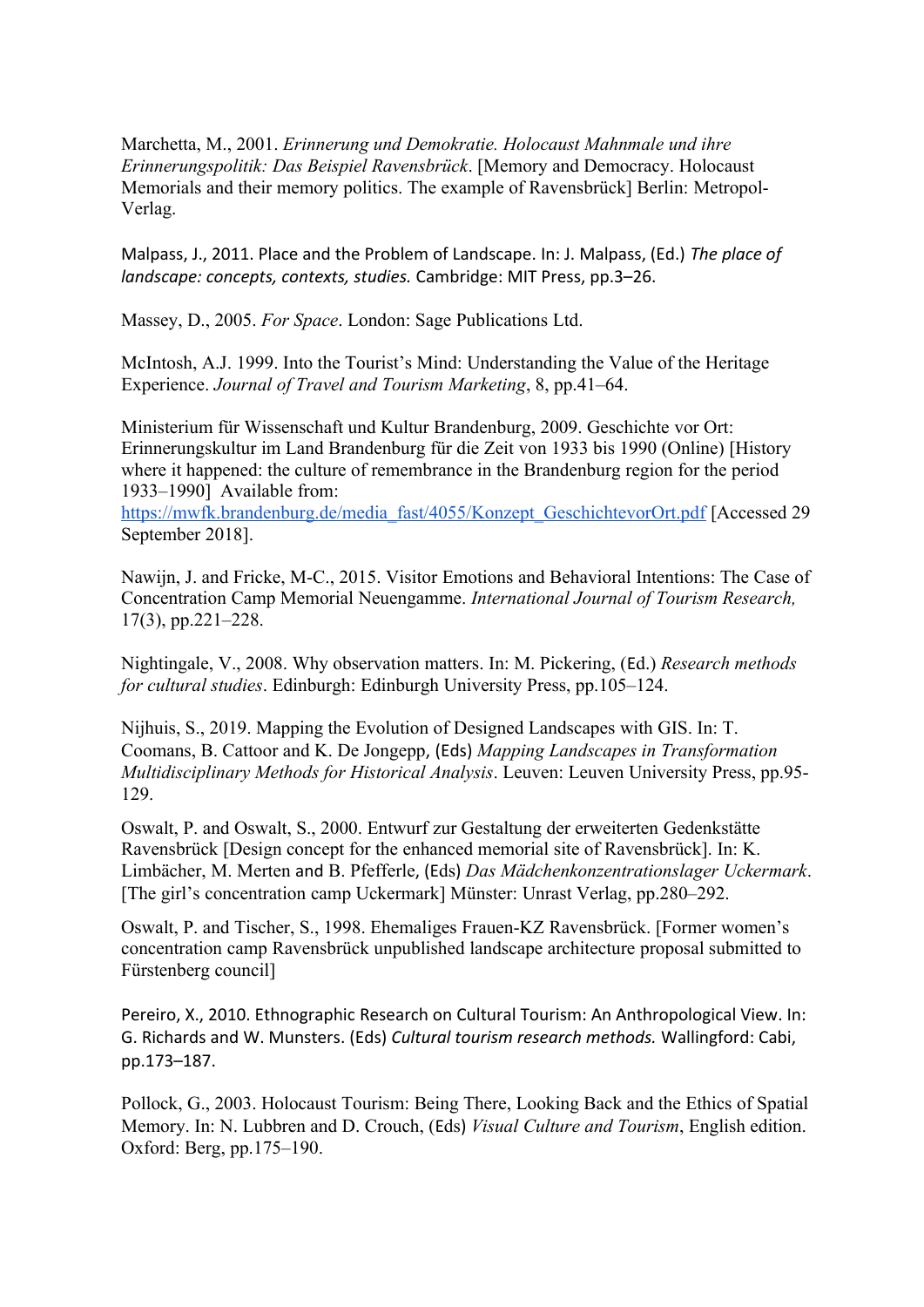Popescu, D.I., 2016. Post-witnessing the concentration camps: Paul Auster's and Angela Morgan Cutler's investigative and imaginative encounters with sites of mass murder. *Holocaust Studies*, 22(2–3), pp.274–288.

Prosise, T.O., 2003. Prejudiced, historical witness, and responsible: Collective memory and liminality in the Beit Hashoah museum of tolerance. *Communication Quarterly*, 51(3), pp.351–366.

Rapson, J., 2015. *Topographies of Suffering: Buchenwald, Babi Yar, Lidice*. New York: Berghahn Books.

Reynolds, D., 2018. *Postcards from Auschwitz - Holocaust Tourism and the Meaning of Remembrance*. New York: New York University Press.

Rickly-Boyd, J.M., 2013. Existential Authenticity: Place Matters. *Tourism Geographies*, 15(4), pp.680-686.

Schwarz, E. and Steppan, S., 1999. Die Entstehung der Nationalen Mahn-und Gedenkstätte Ravensbrück, 1945-1959 [The development of Ravensbrück memorial 1945-1959]. In: I. Eschebach, S. Jacobeit, and S. Lanwerd, (Eds) *Die Sprache des Gedenkens. Zur Geschichte der Gedenkstätte Ravensbrück 1945-1995* [The language of commemoration. The history of Ravensbrück memorial site 1945-1995]. Berlin: Hentrich Edition.

Shields, R., 1991. *Places on the margin: Alternative geographies of modernity.* London: Routledge.

Siegert, T., 1979. Das Konzentrationslager Flossenbürg. Ein Lager für Asoziale und Kriminelle [The concentration camp Flossenbürg. A camp for asocials and criminals]. In: M. Broszat & E. Fröhlich, eds. *Bayern in der NS-Zeit* [Bavaria during the NS regime]. Bd. 2. München, pp. 429-492.

Stone, P.R., 2018. Dark Tourism in an age of spectacular death. In: R. Hartmann, R. Sharpley, T. Seaton, L. White and P.R. Stone, (Eds), *The Palgrave Handbook of Dark Tourism Studies*. London: Palgrave Macmillan, pp.189–210.

Skriebeleit, J., 2009. *Erinnerungsort Flossenbürg: Akteure, Zäsuren, Geschichtsbilder*  [Flossenbürg as a site of memory: stakeholders, breaks and perceptions of history]. Göttingen: Wallstein Verlag.

Skriebeleit, J., 2011. Nachwirkungen eines Konzentrationslagers [Aftermath of a concentration camp]. *Gedenkstättenforum - Rundbrief*, 159, pp.21–27.

Skriebeleit, J., 2016. Relikte, Sinnstiftungen und memoriale Blueprints [Relics, meaning and memorial blueprints]. In: E. Heitzer, G. Morsch, R. Traba and K. Woniak, (Eds), *Von Mahnstätten über zeithistorische Museen zu Orten des Massentourismus: Gedenkstätten an Orten von NS-Verbrechen in Polen und Deutschland* [From memorials to contemporary museums to places of mass tourism: memorials in places of Nazi crimes in Poland and Germany]. Berlin: Metropol-Verlag, pp.48–65.

Stier, O.B., 2015 *Holocaust Icons: Symbolizing the Shoah in History and Memory*. Rutgers University Press.